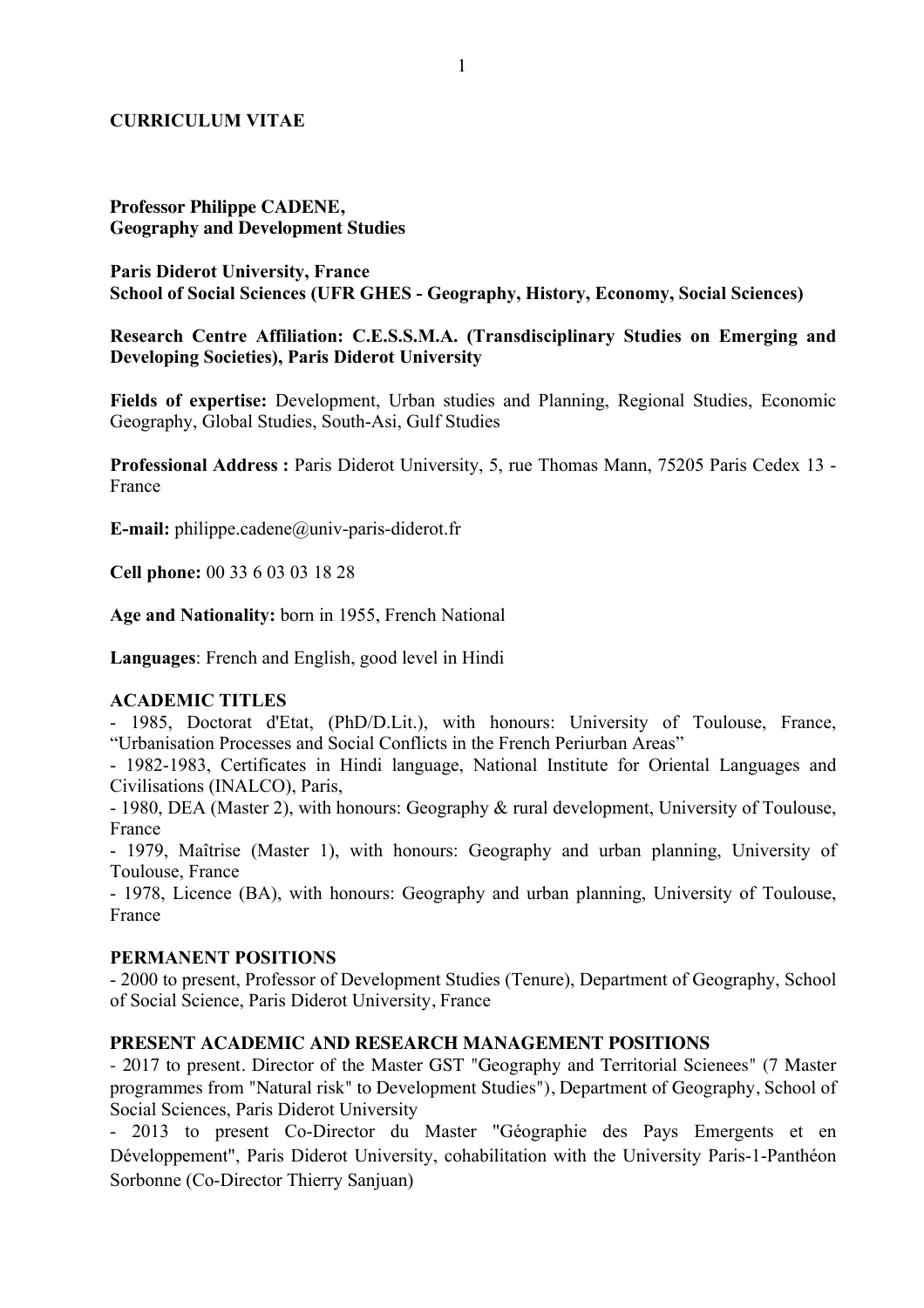- 2016 to present. Member of the Executive Commity of the Labex DynamiTe "Cluster of Excellence on Territorial and Spatial Dynamics"

- 2016 to present. Co-head of a Research programme on "Globalization and Circulation of Entrepreneurial Models", Labex DynamiTe

## **PREVIOUS POSITIONS IN HIGHER EDUCATION AND ACADEMIC ADMINISTRATION**

- 2017 to 2019, Director of the Master GST "Geography and Territorial Scienees" (7 Master programmes from "Natural risk" to Development Studies"), Department of Geography, School of Social Sciences, Paris Diderot University

- 2016 to 2018, Adjunct professor, Tata Institute of Social Sciences, Mumbai-Tuljapur, India

- 2013-2017, Head of the Department of Geography, School of Social Sciences, Paris Diderot University

- 2014 - 2016, Professor of Geography, Institut de Sciences Politiques de Paris (SciencesPo Paris)

- 2011 to 2013, (Temporary posting), Professor of Geography, Department of Geography and Planning, University Paris Sorbonne Abu Dhabi, U.A.E.

- 2010-2011, (Temporary posting), Head of the Department for Research and Academic Cooperation, French Ministry of Foreign and European Affairs, French Institute in Delhi, India

- 2006-1010, Head of CITADAIN, an international research programme (Urban Development and Adjustment of Law. Comparative Study in India and the Middle East) founded by the French National Research Agency (ANR)

- 2005-2010, Director of the Master Programme "Geography of Emerging and Developing Countries", Paris Diderot University, joint-master with the University Paris-1-Panthéon-Sorbonne and with the l'EPHE.

- 2000-2005, Director of the Master Programme on "Development Studies", Paris Diderot University

- 1995-2000, Professor of Urban Studies (tenure), University Paul Valéry, Montpellier

- 2000-2005, Director of the Master Programme on "Urban dynamics", University Paul Valéry, Montpellier

- 1989-1995, Research Fellow, French National Centre for Scientific Research (C.N.R.S), attached at the Centre for Indian and South Asian Studies (CEIAS-EHESS), Paris

- 1988-1989, Research Fellow at the South Asian Institute, University of Heidelberg. Germany.

- 1987-1988, Research Fellow, Institute of Development Studies (I.D.S.), University of Sussex, UK

- 1987, Research Fellow at the Institute for Research on Development (O.R.S.T.O.M-IRD), Paris.

## **PREVIOUS ACADEMIC AND RESEARCH MANAGEMENT POSITIONS**

- 2008-2010. In charge of International relations of the School of Social Sciences, Paris Diderot University

- 2003-2006. Responsible of the research program "Urban dynamics in India", French Institute of Pondicherry, India

- 2002-2006. President of the Scientific Board of the School of Social Sciences, Paris Diderot University

- 2000-2006. Director of the DEA (Master 2) "Dynamiques Comparées des Sociétés en Développement", (Comparative studies on development societies), Paris Diderot University

- 2002. President of Study Group on Globalisation and Development (GEMDEV), a joint think tank of the National Centre for Scientific Research and the Department of Foreign Affairs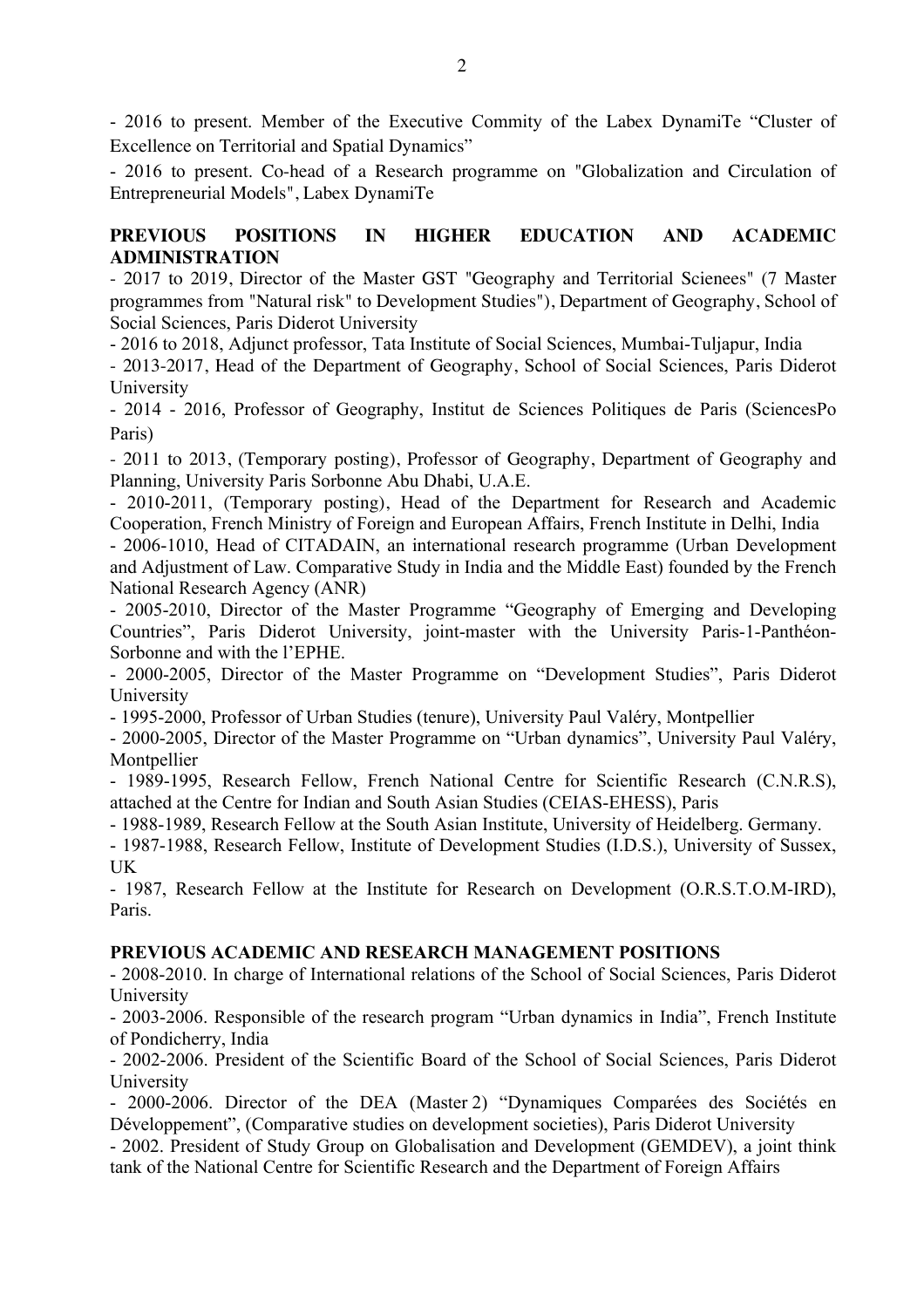- 2002. Representative for France in the European Association of Development Institute (EADI)

- 1998-2000. Director of the Maison de la Géographie, (Research Centre on Economic Geography and Regional Planning), attached at the University of Montpellier and at the National Centre for Scientific Research

- 1996-2000. Member of the Academic Committee of the Montpellier School of Architecture, France

- 1995-2000. Director of the Urban development and planning group of the DEA (Master 2) "Mutations spatiales" University Paul Valéry, Montpellier, France

- 1993-1995. Head of the research program "Mapping Indian development", French Institute of Pondicherry, India

- 1987-1989. Head of the Indra group (monthly seminars of urban development in South Asia) at the House of Human Sciences (MSH), Paris

## **VISITING PROFESSORSHIP OR VISITING RESEARCH FELLOWSHIPS**

- March 2017, Visiting Professor, Department of Geography, University Ibn Zohr Agadir, Morocco

- May-June 2010, Visiting Professor, Department of Geography, College of Education, Seoul National University

- August 2009, Visiting Professor Institute for Occidental Studies, IKON, University Kebamgsaan Malaysia, Kuala Lumpur

- July-August 2008, Visiting Professor, College for Law, Government and International Studies (COLGIS), University Utara Malaysia, Shintok, Kedah, Malaysia

- 2013 (August), Visiting Research Fellow, Northern Corridor Research Center, University Utara Malaysia, Shintok, Malaysia

- March-April 2003, Guest Scholar, Centre for Southeast Asian Studies at Kyoto University

- 1992-1994, Visiting Research Officer for two years at the French Institute of Pondicherry, India

- 1986, Visiting Fellow for one year at the Centre for the Study of Regional Development, Jawaharlal Nehru University, Delhi

# **THINK TANKS AND PROJECT ENGINEERING**

- 2006-2010 Director of the International Research Project CITADAIN (Globalisation, urban changes and adjustment of law. Comparative study in India and the Middle East), founded by the French National Research Agency (ANR)

- 2008-2009. Implementation of a Master in Economic Prospective and International Relations in Kuala Lumpur

- 1995-2000 Expert at the Periurban Group, French government, (Research and Professional Training on urbanisation processes in Europe)

- 1990-1992 Member of the Group on European Prospective at the Delegation for Territorial Planning and Regional Development (D.A.T.A.R. - Prime Minister Office), Paris

- 1984-1985 Planning officer at the Office for Economic Development, Gers District Council, Ministry of Agriculture, Department "Periurban areas", France

- 1989-1991. Director of the International Research Project "Entrepreneurship in the Indian middle and small towns" founded by the National Centre for Scientific Research (CNRS) and by the Institute for Research in Development (IRD) at the Centre for South Asian Studies (CEIAS) - Higher School for Social Sciences Studies (EHESS), Paris

## **ACADEMIC AWARDS**

- 1988-1989. Post-Doctoral Fellowship from the "Maison des Sciences de l'Homme" (M.S.H) Paris, France and Volkswagen Foundation, Germany.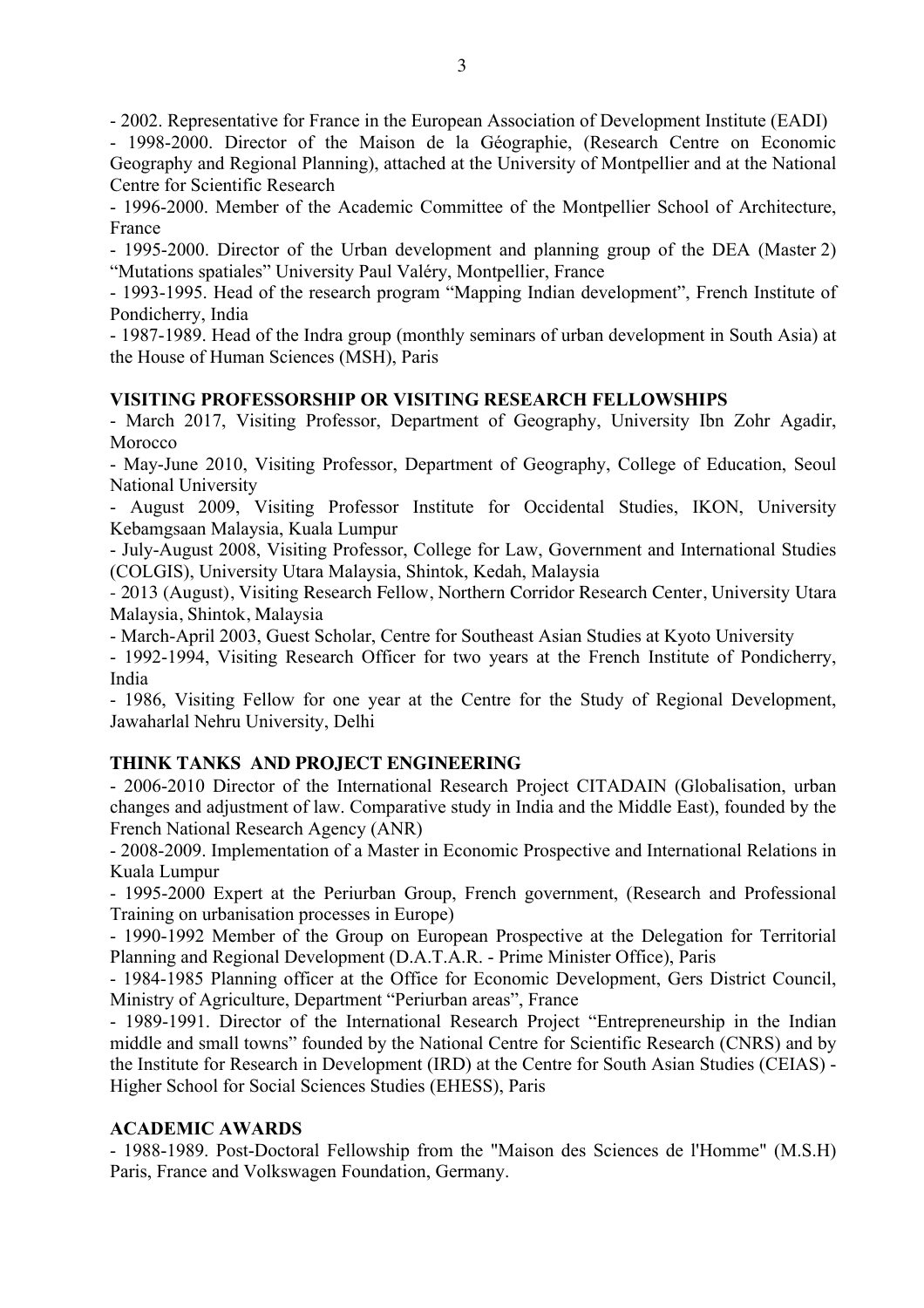- 1986. Post-Doctoral Fellowship "Romain Rolland", French Department of Foreign Affairs.

- 1983. Research Grant, French Ministry for Education and Research for a research project in North India

- 1980-1982. PhD Grant, French Ministry of Education, University Toulouse 2 for a field research in India

## **MAIN RESEARCH TOPICS**

1978-2019. Metropolisation, regional planning, administrative reforms

1990-2019. New model of development. Industrial districts and business networks

1992-2019. Globalisation, economic development and regional integration

1998-2019. New economy and development

1998-2019. Desert economy and urbanisation

2000-2019. Development of communication infrastructures

# **MAIN FIELD WORKS**

1983-2019. India

2006-2019. Gulf countries

2005-2013. Indonesia, Malaysia, South Korea

1978-2000. France

# **COURSES OFFERED**

## **Teaching at the University**

- 2013 to present: At the Paris Diderot University, Paris, France (in French) Bachelor year 3: " Cities and towns in Social Sciences" Master year 1: "Developement Studies: Theories and Concepts" Master year 1: "Globalisation and New Research Problems in Development Studies" Master year 2: "Globalisation and Urban Development in South Asia and South-East Asia" Master year 2: "Regional Strategy and Planning in Emerging and Developing Countries" - 2016 to present - At the Tata Institute of Social Sciences, Mumbai-Tuljapur, India Master year 1 & 2: "Regional studies" - 2014-2016- At the Institut des Sciences Politiques de Paris (SciencesPo), France (in English) Bachelor year 1: "Geography of Global Asia" - 2013 to present - At the University Paris-Sorbonne Abu Dhabi, UAE (in English) Master 2: "Sustainable city and global integration" - 2011-2013 - At the University Paris-Sorbonne Abu Dhabi, UAE ((in French or English) Bachelor year 1: " Introduction to Geography" Bachelor year 2: " Technics of Mapping 1" Bachelor year 2: " Regional Geography" Bachelor year 2: " Technics of Mapping 2" Bachelor year 3: " Urban dynamics in Emerging and Developing countries" Bachelor year 3 : "Economic geography of Asia" Bachelor year 3: "Economy, Space and Globalization" Master 2: "Globalisation and spatial integration" Master 2: "Sustainable city and global integration" - 2000-2010 - At the Paris Diderot University, Paris, France (in French) Bachelor year 1: "University organisation and methods" Bachelor year 3: " Regional Geography of Asia" Bachelor year 3: " Cities and towns in Social Sciences" Bachelor year 3 (School of Oriental Languages and Civilisations): "Geography of South Korea" Master year 1: "Epistemology of Geography: place and space in social sciences"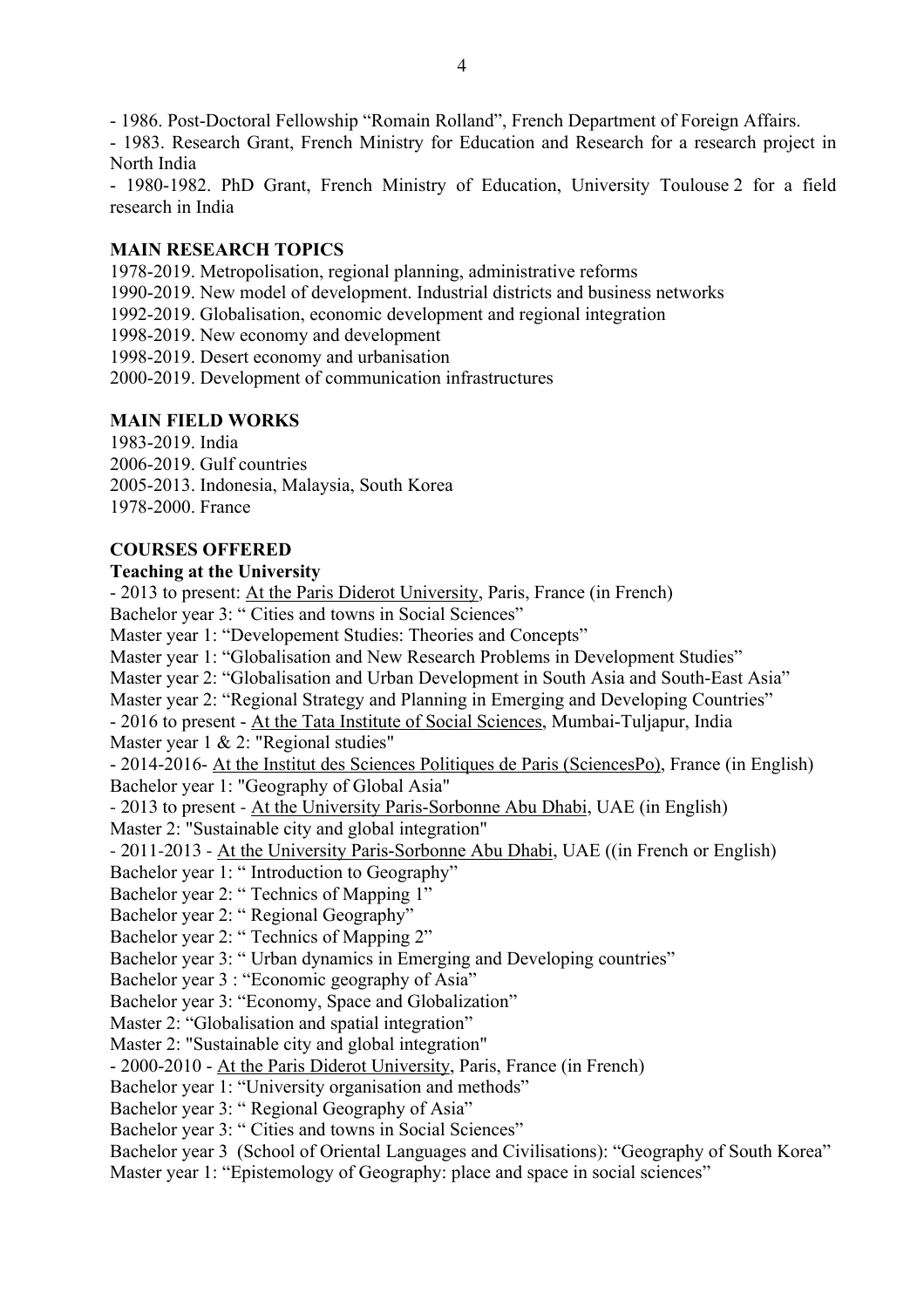Master year 2: "Globalisation and spatial integration "

Master year 2 : "Economic and spatial dynamics in South and South-East Asia Dynamics"

- 1997-2000 – At the National Institute of Oriental Languages and Civilisations (INALCO), Paris

Bachelor year 2: "Social and economic changes in India, a geographical approach"

- 1995-2000 –  $\overline{A}$  the University Paul Valéry, Montpellier, France (in French)

Bachelor year 1: "Introduction to Geography and Social Sciences "

Bachelor year 3: "Models of development in Asia"

Master year 1: "New models for Urban Development "

Master year 1: "Epistemology and Methodology in Geography and Social Sciences"

Master year 2: "Globalisation and spatial integration"

- 1994-1995 – At the University Toulouse Le Mirail, France (in French)

Bachelor year 2: "Economic development in Mediterranean Countries"

## **Teachings in MBAs**

2006 -2019, At the CELSA, Sorbonne University

Seminars on "Globalisation, economic development and entrepreneurial networks in India"

1991-1992. At the Reims Management School,

Seminars on "Economic dynamics and entrepreneurial behaviour in South Asia"

# **Teachings in Master of Political Sciences**

2003-2004 – At the Institute for Political Sciences, Paris (SciencesPo Paris)

Seminars on "Economic policies in emerging and developing countries"

## **Professional training programmes**

1989-2008 – Seminars for company executives "Business circles in South Asia"

2004-2006 – Courses for high civil servants at the French Ministry of Foreign and European Affairs "Economy, politics and international relations in India"

1995-2000 - Courses for high civil servants at the French Ministry of Agriculture "Urban rural dynamics and regional development", "Periurban planning policies"

# **HABILITATION THESIS (HDR) AND PhD THESIS UNDER MY SUPERVISION HDR thesis supported**

2011- Sébastien Gadal « Métropolisations, territoires émergents et systèmes géographiques d'information et de modélisation territoriale », Paris Diderot University

2002- Noëlle Demyk "Espace, pouvoir et société: contribution à l'étude des structures territoriales de l'Amérique Centrale" (Space, power, society: contribution to study of regional structures in Latin America), Paris Diderot University

# **PhD thesis supported**

2018- Majed Al Khemeiri : "Planification stratégique et développement durable. Quel futur pour les Emirats arabes unis" (Strategic planning and sustainable development. What future for the United Arab Emirates?) cosupervision with Dr. Eric Fouache, Professor of Geography, Paris Diderot University

2017- Ahmed Al Marzooqi: "Disaster risk reduction in the Emirate of Abu Dhabi, United Arab Emirates. Effects of natural and non-natural disasters over business continuity and sustainability", Paris Diderot University

2016- Nermine El Shimy: « La diversification économique aux Emirats Arabes Unis. Le cas des émirats d'Abu Dhabi et Dubai (Economic Diversification in the United Arab Emirates. The case of Abu Dhabi and Dubai Emirates), Paris Diderot University

2015- Muntaser Al Hersh: "Géopolitique du détroit d'Ormutz et nouvel ordre asiatique" (Geopolitic in the Strait of Ormutz and the New Asian Order), Paris Diderot University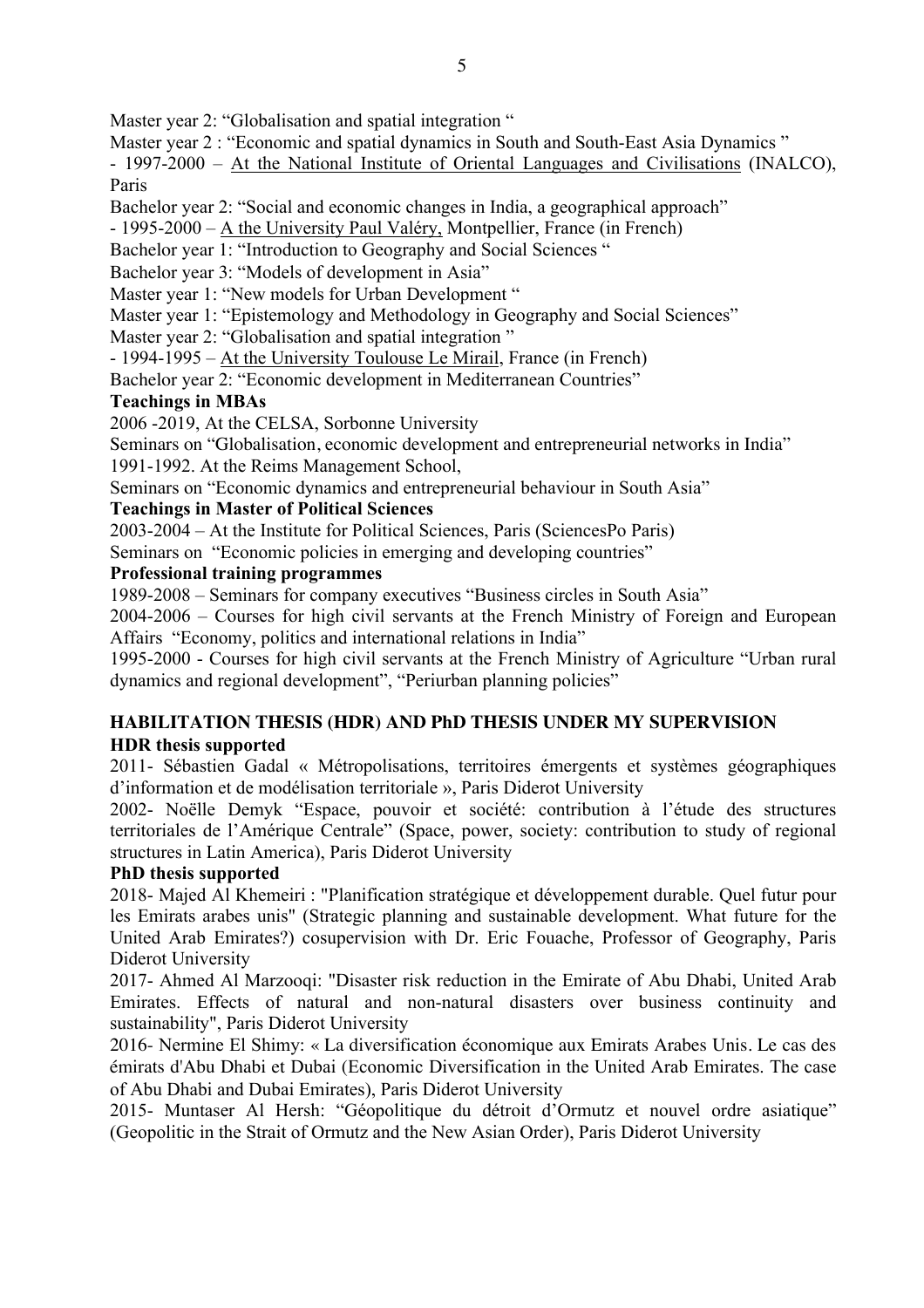2015- (direction Laurent Faret) Christine Ithurbide: "Géographie de l'art contemporain indien : villes, acteurs et territoire" (Geography of Contempory Art in the Indian Cities; People and Spaces), Paris Diderot University

2015- Marcel Mendy : "L'implication des nationaux dans la production des territoires touristiques sur le littoral sénégalais et des îles du Cap vert" (Domestic Tourism on the "Petite Côte", Senegal and the Cap Vert Islands), Paris Diderot University

2014- Jacques Cimo: "Globalisation et intégration des territoires urbains : le cas de la ville de Douala au Cameroun" (Globalisation and integration of urban space: the case of Duala in Cameroun), Paris Diderot University

2014- Dongkun Yim: "La gouvernance de Séoul : la construction des grands ensembles et le contrôle du territoire urbain" (Governance in Seoul: the building of suburban ghettos and the control of urban space)

2012- Philippe Bouvier: "Villes durables et nouvelle gouvernance" (Sustainable cities and new governance), Paris Diderot University

2012 - Irfaan Burahee: "Mondialisation et intégration d'un territoire insulaire: le cas de l'Ile Maurice" (Globalisation and integration of an island space; the case of Mauritious), Paris Diderot University

2012- Laetitia Rogombe « La dynamique de la ville de Lambaréné (Gabon) : entre mobilité et développement économique local », Paris Diderot University

2011 - Albert Papy "Réseaux de communication et développement territorial : cas des régions Ngounié et Nyanga (Sud Gabon)", Paris Diderot University

2010 - Abdoulay Mfewou "Migrations, dynamiques agricoles et problèmes foncier dans le Nord-Cameroun", University Paris--Diderot

2009 - GeoSeok Yang "Les enjeux de la construction des voies ferrées rapides : de l'expérience française et européenne au développement du KTX coréen" (Fast train infrastructures development in question: from the French experience to the South Koren KTX project), Paris Diderot University

2009 - Abdoulay Mfewou "Migrations, dynamique agricole et problèmes fonciers dans le bassin de la Bénoué (Nord-Cameroun)" (Migration, agricultural dynamics and land conflicts in the Benoue basin), Paris Diderot University (supervised with Dr. Christian Seignobos, IRD)

2006 - Ju-Ping Yeh "Train à grande vitesse et projet d'urbanisation : la mise en place de la ligne Taïpei-Kaohsiung à Taïwan" (Fast train and urban project: the building of the Taïpei-Kaohsiung line in Taiwan), Paris Diderot University

2005 - Jean-Marc Roda "Réseaux d'entreprises et stratégies industrielles dans les forêts tropicales", (entrepreneurial networks and industrial strategies in tropical forests), Paris Diderot University

2005 - Jean-Aimé Mouketou "Politiques institutionnelles et organisation des territoires productifs : le cas du cacao et du café au Gabon" (Institutional policies and planning of productive spaces: the cases of cacao and coffee in Gabon), Paris Diderot University

2004 - Félix Ngana "Représentation de l'espace urbain et processus migratoires des populations marginalisées en Centrafrique" (Representation of urban space and migration processes of marginal population in Central African Republic), Paris Diderot University

2004 - Shunghai Shin "Politique publiques et ségrégation urbaine à Séoul" (Public policy and urban segregation in Seoul), Paris Diderot University

2004 - Nicolas Bautes "Le goût de l'héritage. Processus de production d'un territoire touristique : Udaipur en Inde du Nord (Rajasthan)" (Desire for heritage. Production processes of a tourist place: Udaipur city in North India), Paris Diderot University

2003 - Elodie Valette "Pour une analyse géographique de l'innovation sociale. L'exemple des territoires ruraux périurbains de la garrigue nord-montpelliéraine" (For a geographical analysis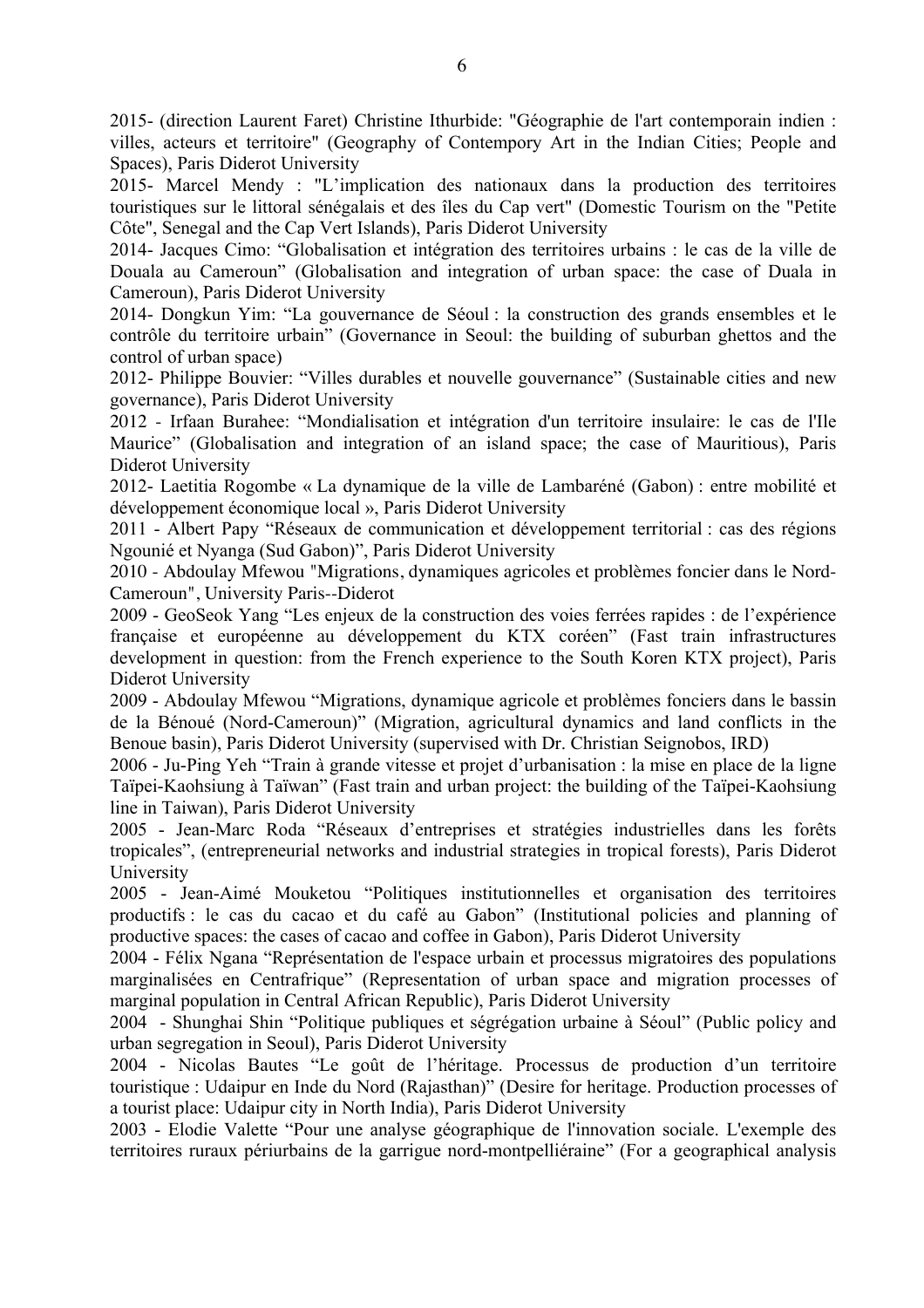of social innovation. The example of rural periurban space in North Montpellier garrigue), Paris Diderot University

2001- Djouadi Chafiaa "Altérité et territoire. Regards sur une banlieue de Montpellier : La Paillade" (Otherness and spatial practices. Observation of a Montpellier suburban space: La Paillade), University Montpellier 3 Paul Valéry

2001 - Saliha Taleb "L'espace urbain dans trois grandes cités du Maghreb : Alger, Fès, Tunis" (Urban spatial structures in three large city in Maghreb: Alger, Fès, Tunis), University Montpellier 3 Paul Valéry

1999 - Sylvie Christofle "Tourisme de réunion et politiques urbaines. Le cas du Corum à Montpellier" (Congress tourism and urban policies. The case of the Corum Convention Centre in Montpellier). University Montpellier 3 Paul Valéry

1999 - Jean Chaboud-Jacoz "Villages périurbains du Languedoc, architecture et aménagement" (Periurban villages in Languedoc: architecture and planning),University Montpellier 3

1999 - Jaafar Azami "Les mobilités intraurbaines à Fez, Maroc" (Urban mobilities in Fez, Marocco), University Montpellier 3 Paul Valéry

1997 - Dominique Chevalier "Images de villes et politiques urbaines. Analyse du discours autour de quatre villes du Sud de la France : Marseille, Montpellier, Nice, Toulouse" (Marketing and urban policies. The case of four cities in South France: Marseille, Montpellier, Nice and Toulouse), University Montpellier 3 Paul Valéry

## **External examiner or jury president for HDR and PhD**

Main topics of the thesis: urban studies, economic development, Asian studies

Universities delivering the PhDs: University of Aix en Provence, University of Bordeaux, Ecole des Hautes Etudes en Sciences Sociales in Paris, University of Geneva, University of Montpellier, University of Paris Panthéon-Sorbonne, Sorbonne University, University Paris Descartes, University of Pau, University of Rennes

## **- ORGANISATION OF WORKSHOPS AND CONFERENCES (since 1990)**

## **- Organisation of regular seminars**

- Paris, France. 2016 to present. Paris Diderot University. Organisation of workshops on "Globalization and Circulation of Entrepreneurial Models"

- Aix-en-Provence. France. 2000. Maison Méditerranéenne des Sciences de l'Homme. Organisation of workshops on "Metropolitan development: work, housing and mobility", in the frame of the research centre UMR 5651 ESPACE

- Avignon. France, 1989-2000, University of Avignon. Participation to the organisation of several Géopoint Conferences in the frame of the "Dupont group" (research network on epistemology and methodology in spatial sciences).

- Paris, France, 1990-1992, Delegation for Urban Planning and Regional Development (DATAR), Organisation of monthly workshops on "Urbanisation process and European integration of the French space"

- Paris, 1988-1992, Maison des Sciences de l'Homme, Organisation de six workshops per year on South Asia cities and towns

**- Organisation of workshops and Conferences**

- Agadir, Morocco, June 24<sup>th</sup>, 25<sup>th</sup> and 26<sup>th</sup>, 2019, Université Ibn Zohr Agadir, "Global economic networks and regional embeddedness", International workshop organized by the Labex DynamiTe, Paris Diderot University and the Université Ibn Zohr Agadir (with Professor Mohamed Oudada)

- Paris, France, April 15<sup>th</sup>, 16<sup>th</sup> & 17<sup>th</sup>, 2019, Paris Diderot University, "Globalization and circulation of entrepreneurial models in Europe and Asia 2", International workshop organized by the Labex DynamiTe and Paris Diderot University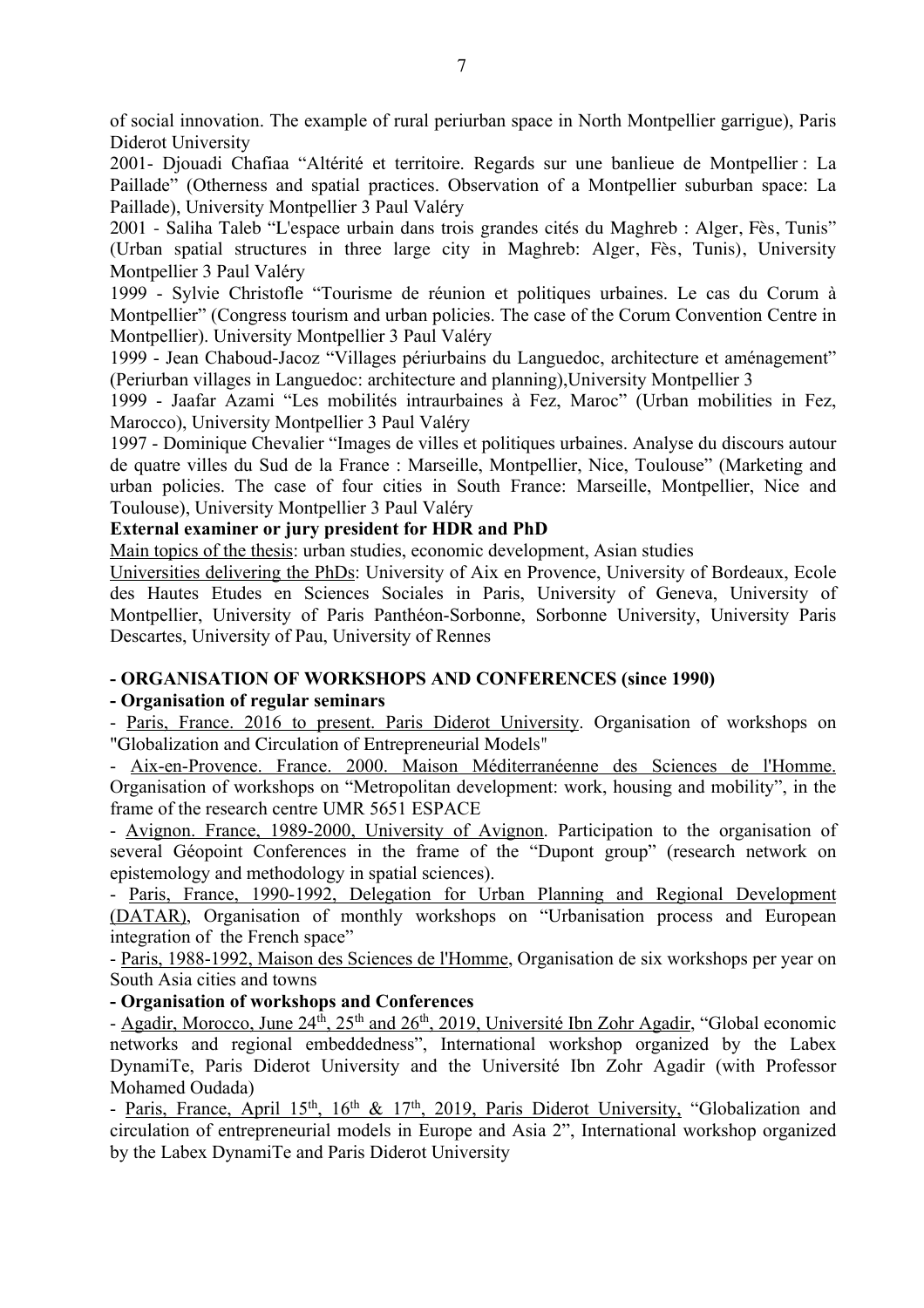- Paris, France, February 11<sup>th</sup> & 12<sup>th</sup>, 2019, Paris Diderot University, "Globalization and circulation of entrepreneurial models in Europe and Asia 1", International workshop organized by the Labex DynamiTe and Paris Diderot University

- Mumbai, India, November 15th and 16th, 2018, Tata Institute of Social Sciences "Entrepreneurship, Poverty Reduction and Marginalized Sections: Learning from cross-country experience International" International workshop organized by the Labex DynamiTe, Paris Diderot University and the Tata Institute of Social Sciences (with Professor Abdul Shaban)

- Paris, France, November 24th, 2017, Paris Diderot University, Urbanisation, ruralisation et énergie (Links between urban and rural development and energy ressources), Duree Programme with Catherine Mering.

- Paris, France, January 23th, 2016, Institut de géographie de Paris, "L'émergence de l'Inde: dynamique métropolitaine ; ouverture maritime" (Rising India: Cities and Ports Dynamics), Journée de l'Association de Géographes Français (Workshop organized by the French Geographers Association)

- Sharjah, UAE, March 27th, 2013. Dr Sultan Al Qasimi Centre of Gulf Studies, and Paris Diderot University "Gulf Cartography from Past to Present".

- Delhi, India, 1st October, 2011, Habitat Center, "Studying Architecture", Campus France India

- Paris, France, June 9<sup>th</sup> and 10<sup>th</sup> 2009, Institut de Géographie de Paris, "Comparer l'intégration des territories et l'adaptation du droit dans les mondes arabe et indien", Paris Diderot University CITADAIN, ANR

- Delhi, India February 1<sup>st</sup> and 2<sup>nd</sup> 2008, School of Planning and Architecture. Workshop "Globalization, urbanised regions, regulations and policies : the Arab and Indian cases", CITADAIN, ANR

- Delhi, India, January 30th-31st 2008, Indian International Centre. Organisation of a workshop, "Impact on urban policy and law", organised by the School of Planning and Architecture, Delhi - Centre for Human Sciences, Delhi - CITADAIN, ANR, Paris

- Abu Dhabi, May 24<sup>th</sup> 2007. Emirates Center for Documentation and Research. Workshop on "Globalisation, metropolitan development and knowledge society in the Arab United Emirates". CITADAIN, ANR,

- Pondicherry, India, August, 4th-5th 2005. French Institute of Pondicherry. "Workshop on Urban dynamics in India", Department of Social Sciences

- Montpellier, March 24th-25th 2000 University Paul Valéry, Journées d'étude de l'Association

- Pondicherry, March 25th-26th 1994, French Institute of Pondicherry. Workshop on "Flexible specialisation in India. Towards a new model of Industrialisation?"

- Pondicherry, August 27th-28th 1993. French Institute of Pondicherry. Workshop on Urban configuration and merchant networks in South India".

- Montpellier. June 22th-23th 1992. DATAR. "Quelles campagnes pour demain ?". Séminaire du Groupe de prospective sur les espaces ruraux.

- Paris, Mars 3rd 1992. DATAR. "Avenir du tourisme rural" (avec la collaboration de Philippe Boursier, chargé de mission Datar). Invitation d'experts européens sur le tourisme rural.

- Berlin, Germany, Septembre 23rd-26th 1992. Humboldt Universität. 12th European Conference on Modern South Asian Studies", Organisation of a workshop on "Historical, cultural and social dimensions of town development".

- Paris. Septembre 10th-11th 1991. DATAR. Workshop on "The future of rural Europe", (with Philippe Boursier).

- Pondicherry, August 10th 1990. French Institute of Pondicherry. "Workshop on Urban configurations in relation to commercial, industrial and social networks. The case of Tiruchengodu, a textile town in Salem District (T.N.)".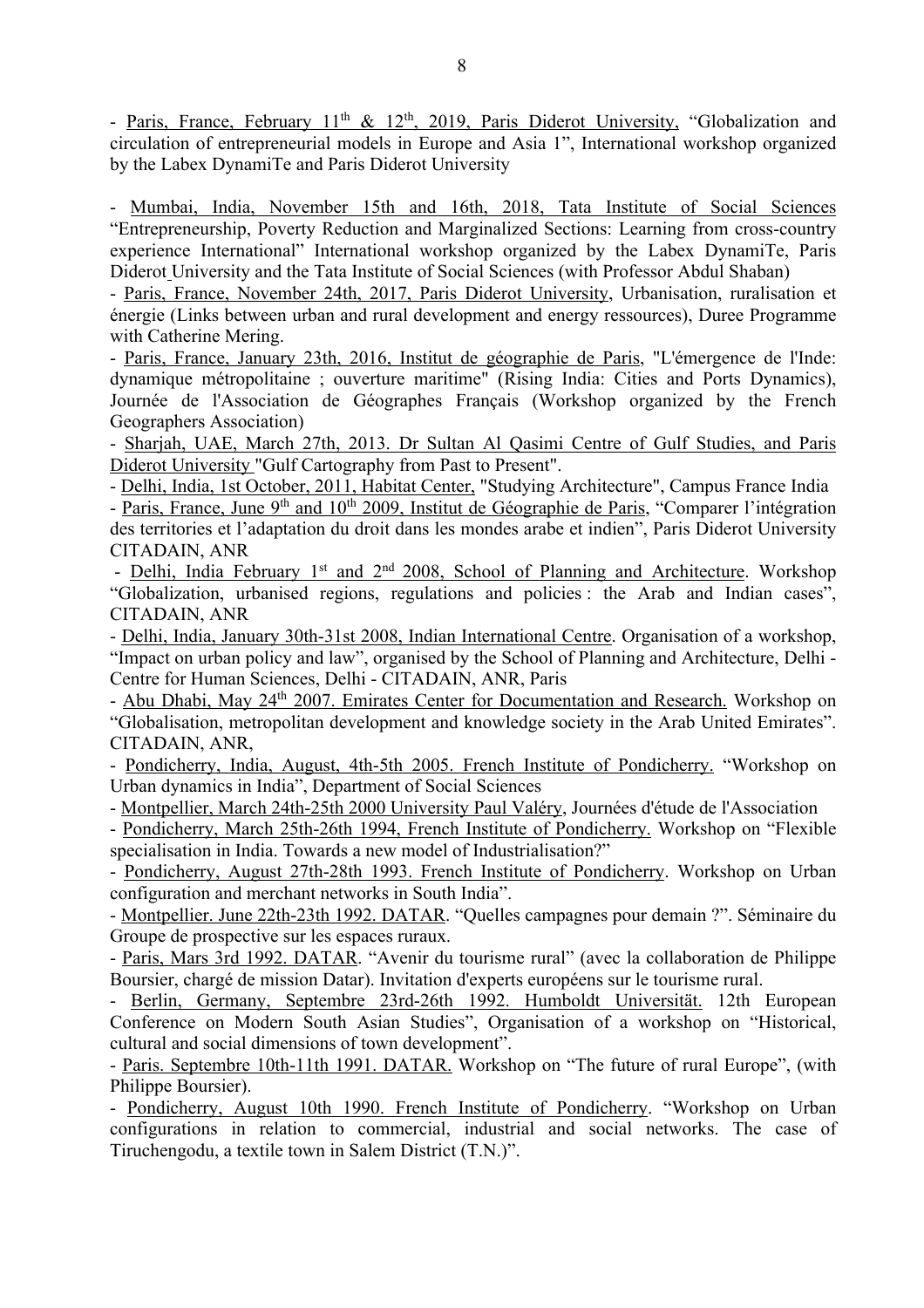#### **- COMMUNICATIONS IN WORKSHOPS AND CONFERENCES (since 1990)**

- Agadir, Morocco, June 24th, 2019, University Ibn Zohr Agadir, "Région et devéloppement économique" (Region and economic development). International workshop on "Global economic networks and regional embeddedness",

- Paris, France, March 16<sup>th</sup>, 2019, Société de Psychanalyse Freudienne. "Le père encombrant : une réflexion sur la famille en Inde", Journée d'études "Destins du père"

- Mumbai, India, November 15th and 16th, 2018, Tata Institute of Social Sciences "Finance and Entrepreneurship in India: Institutionalisation, Embeddedness and Regional Inbalance" "Entrepreneurship, Poverty Reduction and Marginalized Sections: Learning from cross-country experience International" Workshop organized by the Labex DynamiTe, Paris Diderot University and the Tata Institute of Social Sciences (with Gautier Bourdeaux)

- Mumbai, India, November 15th and 16th, 2018, Tata Institute of Social Sciences "State and Entrepreneurs in the Transformation of Marble Industry in Rajasthan," "Entrepreneurship, Poverty Reduction and Marginalized Sections: Learning from cross-country experience International" Workshop organized by the Labex DynamiTe, Paris Diderot University and the Tata Institute of Social Sciences (with Pankaj Sharma)

- Paris, France, November 24th, 2017, Paris Diderot University, "Le renforcement des liens entre territoires de production énergétique et urbanisation littorale dans l'Emirats d'Abu Dhabi" (with Ahmed Al Marzooqi) (Deepening relationship between energy production and urbanized spaces in the UAE)

- Paris, France, November 24th, 2017, Paris Diderot University, "Agrobusiness et villes émergentes : une géopolitique de la bioénergie" (with Jean-Marc Roda) (Agrobusiness and emerging cities: for a geopolitic of bioenergy)

- Reims, France, November 16th, 2017, University of Reims Champagne-Ardenne (Journées géopolitiques de Reims), Libéralisation, croissance et inégalités dans l'Inde contemporaine (Liberalism, growth and inequalities in contemporary India"

- Reims, France, November 15th, 2017, Neoma Business School (Journées géopolitiques de Reims), "Globalization and City Dynamics in India"

- Agadir, Morocco, March 23th, 2017, Université Ibn Zohr Agadir, "L'usage des nouveaux documents géographiques dans la recherche et l'enseignement"

- Agadir, Morocco, March 22th, 2017, Campus Universitaire Ait Melloul Université Ibn Zohr Agadir, "Globalisation et territoires : les nouveaux enjeux de l'aménagement " (Globalisation and territory: emerging issues in spatial planning)

- Tuljapur, India, December 21th, 2017, Tata Institute of Social Sciences, "Spatial organization in India"

- Paris, France, Octobre 6th, 2016, Petrole, du Maghreb au Moyen Orient : regards croises - LIED, Paris Diderot University, "Les pays du CCG et l'Asie émergente : des liens multiformes"

- Hamburg, Germany – Sønderborg, Denmark. BRIT 2016. May 17-20, 2016, "Cities, States and Borders: From the Local to the Global. The Dubai-Sharjah-Ajman conurbation: a city development despite borders"

- Bordeaux, France, February 17th, 2016, Maison des Suds - University Bordeaux Montaigne - APHG, "Globalisation et intégration des villes indiennes" (Globalization and integration of Indian cities), Journée d'étude "Quoi de neuf sur l'Inde?"

- Almaty, Kazakhstan, February 10th, 2016, Kazakh National Pedagogical University, "The Need for an International Governance: the Case of the Silk Road"

- Paris, France, January 23th, 2016, Institut de géographie de Paris, "The building of the Delhi Mumbai Industrial Corridor: towards a mega economic region", Workshop of the French Geographers Association: "Rising India: Cities and Ports Dynamics".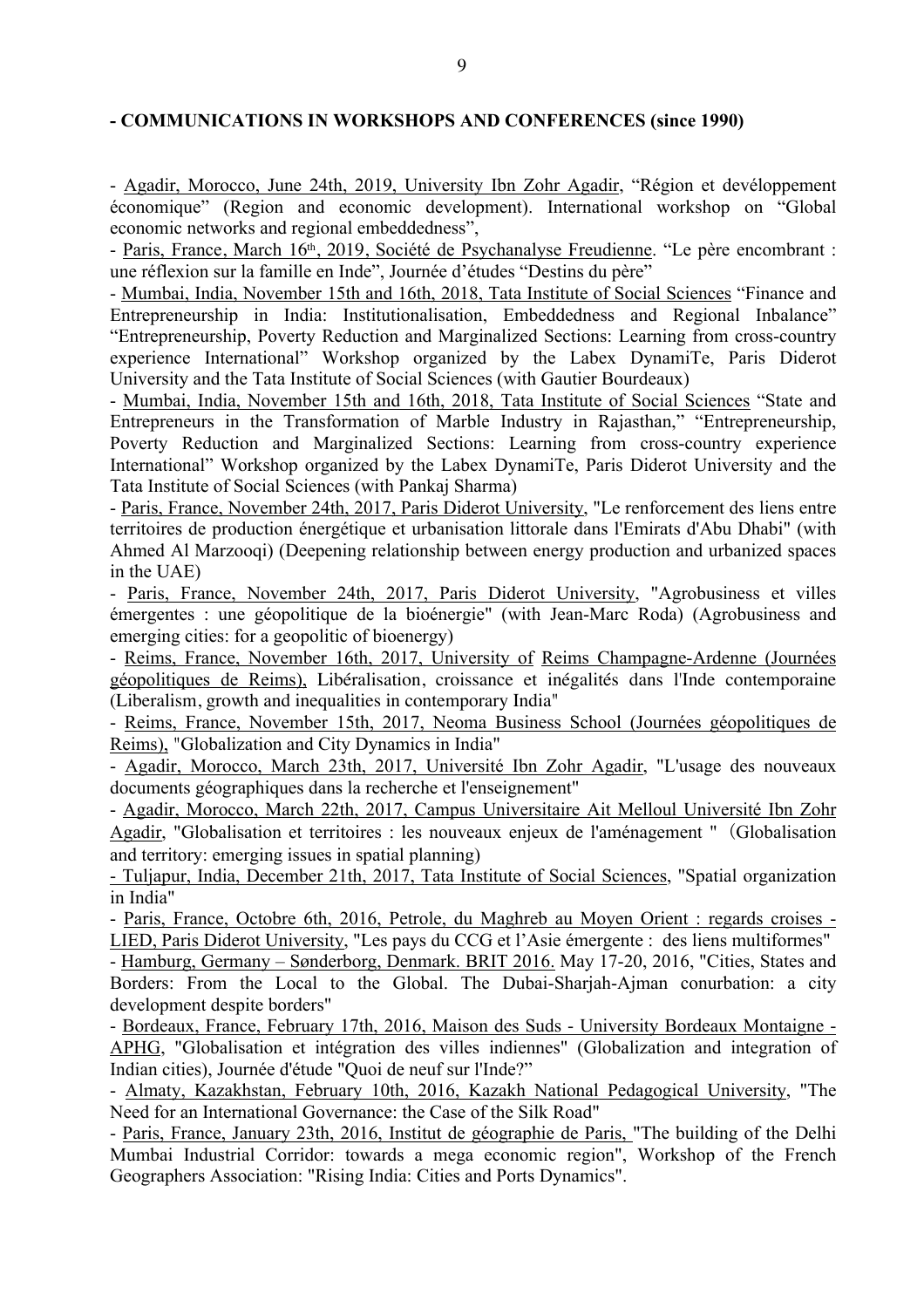- Delhi, India, August 4th, 2015, School of Planning and Architecture, "Globalisation of large metropolitised region: issue of a new governance"

**-** Mysore, India, 20th-22th November, 2014, University of Mysore, " Building Megalopolis: a new Challenge for Town and Country Planners". International Conference on Country Planning Education

- Vijayawada, India, 19th November, 2014, School of Planning and Architecture Vijayawada, "Smart infrastructures for Smart cities network development", International Seminar on "Shaping Our Cities for Smart, Inclusive and Sustainable Urban Future"

- Jaipur, India, 16th-18th November, 2014, University of Rajasthan, "Indian towns, globalization and secondary metropolis", 36th National Indian Geography Congress on "Urban Systems, Rural Livehoods Security and Ressource Management"

- Delhi, India, 15th November, 2014, Jawaharla Nehru University, "Governance Issues for Sustainable City Building", Conference on "Disaster Law: can laws make communities safer from disasters", Centre for Law and Governance

- Kuala Lumpur, Malaysia, 15th April, 2014, University Putra Malaysia, "Regional Integration and Economic Development. The case of the Arab Gulf Countries"

- Paris, France, 16-17th December, 2013, Paris Diderot University, "Heritage and Development of Oasian Cities: the Case of the Emirate of Abu Dhabi and the Indian State of Rajasthan", Oasis in the Globalization: Ruptures and Continuities

- Nova de Foz, Portugal, 27-28th June 2013, Instituto Piaget, "Intégration de territoire et spécialisation des lieux : la globalisation est-elle aussi une réponse à la crise ?", III Coloquio Internacional Patrimonio e Desenvolvimento

Skiathos island, Greece, 18-21th June 2013, Department of Planning and Regional Development, University of Thessaly "Heritage and urban development strategy: the restoration of Sharjah's historical city centre", Conference "Changing Cities"

- Sharjah. UAE. 27th March 2013, Dr Sultan Al Qasimi Centre of Gulf Studies. ""Regional integration of the Gulf countries through mapping: an ongoing process" in the Symposium Gulf Cartography from Past to Present

- Abu Dhabi, UAE, 27th January, 2013, Al Hosn University, "Globalization, spatial integration and sustainable city", Al Hosn University's Planning Day, "Modernization by Design".

- Lyon, France, 10th January, 2013, University de Lyon, "Le Golfe et l'Asie orientale" (The Gulf Countries and Eastern Asia). GREMMO Les voyages du savoir. L'aire arabe et le monde : contacts, échanges, stratégies

- Abu Dhabi, UAE, 3rd, 4th December, 2012, New York University, "The National Development Plan and the Future of Kuwait City", Boom Cities - Urban Development Conference

- Abu Dhabi, UAE, 1st April, 2012, Abu Dhabi International Book Fair, "The Gulf behind stereotypes. Lessons from an Atlas of the Gulf Countries",

- Paris, France, 6-7-8th February, 2012, Paris Diderot University, « Dynamiques urbaines, évolution du droit et gouvernance locale dans les villes des pays du Golfe et de l'Inde »

- Kuala Lumpur, Malaysia, 29th - 30th November, 2011, Universiti Putra Malaysia, "From global warming to local entrepreneurship. A multiscale analysis of tropical forest integration". International Conference on Tropical Forest amidst Globalisation and Climate Change "How Can Social Science Contributes to the Debate on the Tropical Forest amidst Globalisation and Climate Change?"

- Delhi, India, 1st October, 2011, Habitat Center, "Studying architecture and planning in France today", Studying Architecture, Campus France India

- Pune, India, 14th Novembre, 2010, Bharatya Vidyapeeth University, "Indo-French Cooperation in Higher Education", 85<sup>th</sup> annual meeting of the Association of Indian Universities

- Delhi, India, 24th Septembre, 2010, Amiti University, "Tourism in France. A long and rich experience", Work Tourism Day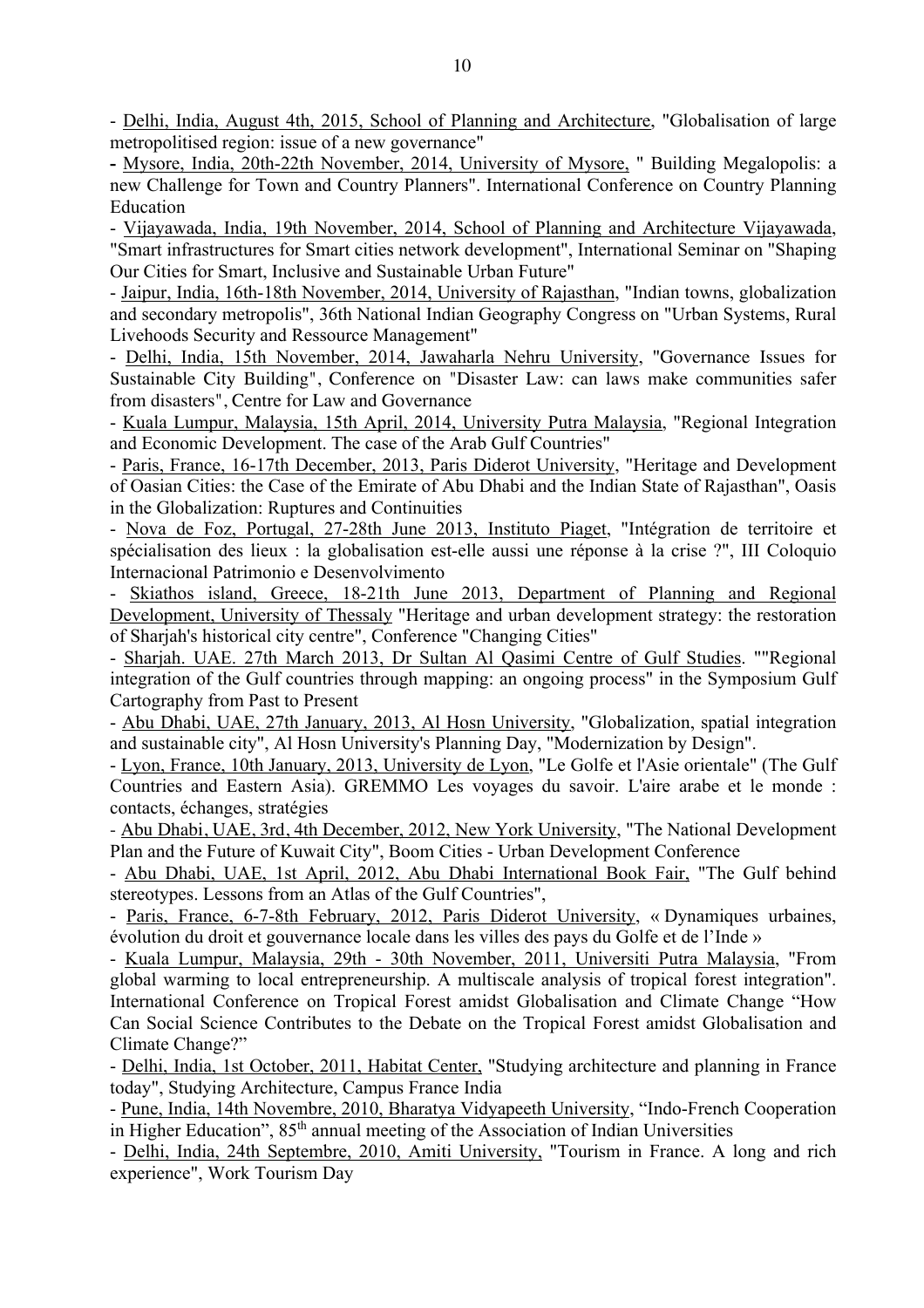- Seoul, South Korea, 3rd June, 2010, KRIHS, "Dubai: systemic crisis or systemic sustainability?"

- Seoul, South Korea, 27th May, 2010, Seoul National University, "Chorematic modelisation : from a research method to a teaching tool in Geography"

- Abu Dhabi, UAE, 9th March, 2010, Urban Planning Council, "Abu Dhabi planning facing globalization", Workshop on the results of the CITADAIN programme

- Abu Dhabi, UAE, 7th March, 2010, Al Hosn University, "The Atlas. Tools for the Analysis of Metropolitan Regions", Al Hosn University Planning Lecture Series

- Abu Dhabi, UAE, 4th March, 2010, Sultan Bin Zayed's Cultural and Media Centre, "Culture and development in oasis cities : the cases of Abu Dhabi and Rajasthan", Conference organised by this research center working under Sheikh An Nahyan

- Delhi, India, December 8th, 2009, School of Planning and Architecture. "Urban dynamics and spatial differentiations: lessons from an Atlas of India". Special Conference in the frame of the Bonjour India, Festival of France, organised by the French Ambassy in India

- Jaipur, India, December 7th, 2009, University of Rajasthan. "Metropolitan corridors and social changes: development and governance in a globalized word. Lessons for Rajasthan". Special Conference in the frame of the Bonjour India, Festival of France, organised by the French Ambassy in India

- Mumbai, India, December 4<sup>th</sup>, 2009, Tata Institute of Social Sciences. "Economic development and spatial differentiations: lessons from an Atlas of India". Special Conference in the frame of the Bonjour India, Festival of France, organised by the French Ambassy in India

- Kolkata, India, December 3rd 2009, Centre for Studies in Social Sciences. " Spatial differentiations: lessons from an Atlas of India". Special Conference in the frame of the Bonjour India, Festival of France, organised by the French Ambassy in India

- Kuala Lumpur, Malaysia, August 4, 5, 6 2009, FRIM, (with Jean-Marc Roda and Philippe Guizol - CIRAD) "Lessons from a Case of Adaptation to the International Demand Slow Down : the Industrial District of Jepara, Indonesia" Seminar on Wooden Furniture Industry 2009

- Trancoso and Foz Côa, Portugal, June 30<sup>th,</sup> and July 1<sup>st</sup> 2009, Instituto PIAGET, "Patrimoine et projet urbain : le cas des villes au Rajasthan", Symposium on "Património e Desenvolvimento"

- Tokyo, Japan, June, 22nd 2009, Maison Franco-Japonaise "The rise of an IT community and the development of IT clusters in India", Symposium on "City and Environment : Economic and Cultural Clusters"

- Kyoto, Japan, June, 21st 2009, Center for Integrated Area Studies, Kyoto University. Public Lecture "Metropolitan corridors and peoples' lives: development and governance in a globalised world"

- Paris, France, June, 9 and 10<sup>th</sup> 2009, Institute of Geography, Paris Diderot University. "Program and concepts (with Dr. B. Dumortier)", and "Progam and atlases: cities in globalisation", Symposium "Comparer l'intégration des territories et l'adaptation du droit dans les mondes arabe et indien", Paris Diderot University - CITADAIN, ANR

- Kuala Lumpur, Malaysia. Decembre 4th-6th 2008, Institute of Diplomacy and Foreign Relations. "Megalopolisation process and governance: the cases of the Arabic Gulf, India and South-East Asia". Conference on "The Asia Pacific Region: Contemporary Trends and Challenges", organised by the University Utara Malaysia and Murdoch University, Australia.

- Paris, France, October 13th, 2008, EHESS, "Créer un pole ? (with Jean-Marc Roda), Le développement de la Nothern Economic Region en Malaisie", Conference organised by the Japan Scientific Programme and the University Paris X on "Villes et environnement. Culture, métropolisation et pole de compétitivité"

- Ouarzazate, Octobre 22rd-25th 2008, University Ibn Zohr. "Développement touristique et intégration des cités du désert du Thar, Inde du Nord Ouest", International Conference on "Tourisme oasien, formes, acteurs et enjeux".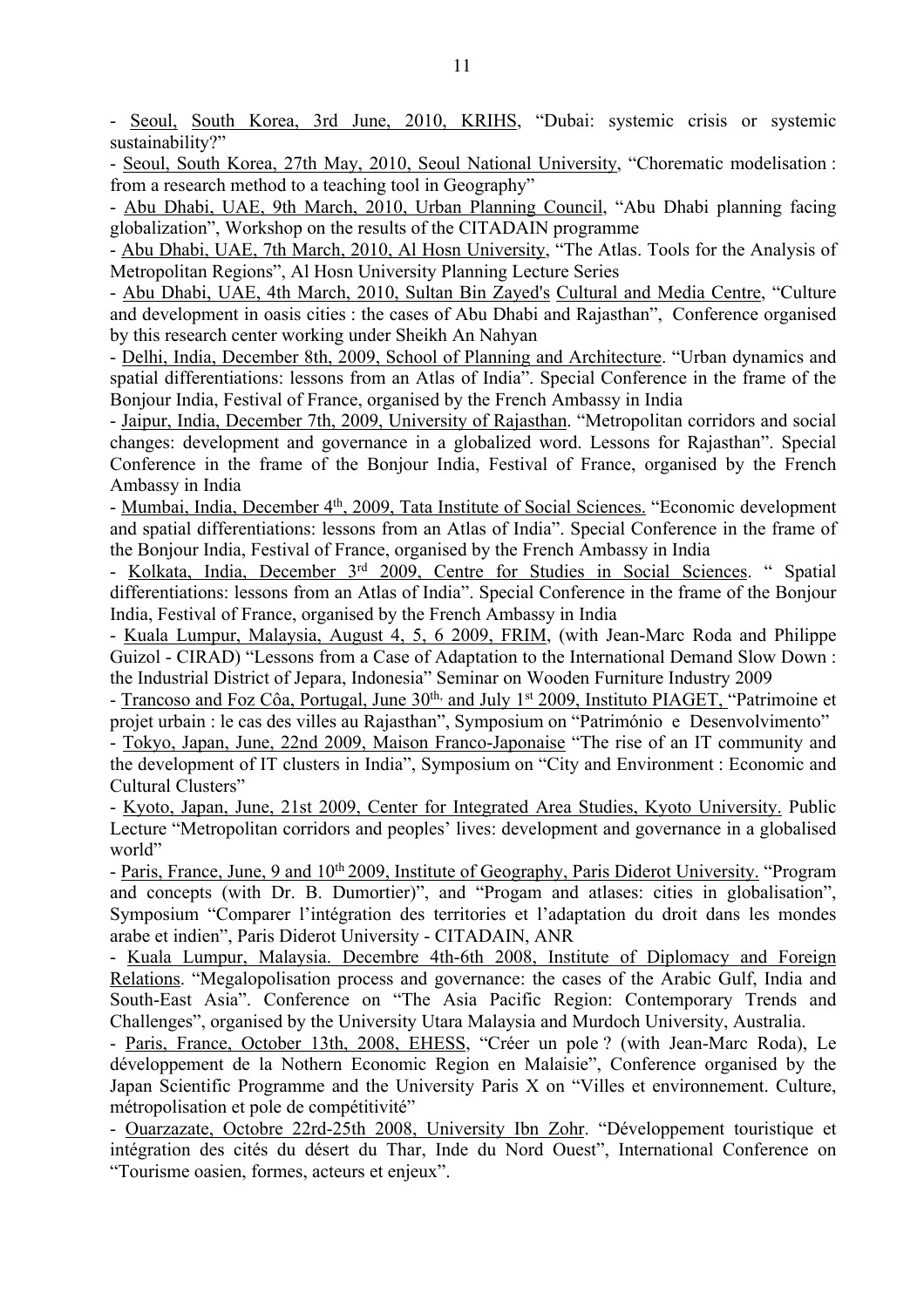- Alor Star, Malaysia, August 27th 2008, INSPIN. "Globalisation and regional development. Some questions about the Northern Corridor Economic Region (NCER, Malaysia)", Conference for High Officers of the Kheda State

- Sintok, Malaysia, September 3rd 2008, University Utara Malaysia. "The building of French political geography", Lecture in the frame of the College of Law, Government and International Studies (COLGIS) Staff Meeting

- Sintok, Malaysia, August 10th 2008, University Utara Malaysia. "Migration of foreign workers and development in the Gulf Cooperation Countries", Special Lecture in the frame of the Master of Development Studies Programme

- Sintok, August 5th 2008, University Utara Malaysia. "Globalisation and regional planning. From industrial clusters and development corridors to megalopolis", Public lecture

- Delhi, India, January 31st 2008, (with Ravindra N. Vyas), Indian International Centre. "Building a GIS for the appraisal of the Delhi-Mumbai corridor", workshop, Impact on urban policy and law, organised by the School of Planning and Architecture, Delhi - Centre for Human Sciences, Delhi – CITADAIN, ANR, Paris

- Geneva, Switzerland, October 1st-2nd 2007, Institut des Hautes Etudes des Relations Internationales et du Développement (IHEID). "New forms of governance through the transformations of marble industry management in Rajasthan". EADI Seminar of the European Association of Development Research and Training Institutes (EADI), New deals in Urban Governance : local-global interfaces and institutional arrangements in cities", Working Group on Urban Governance,

- Paris, France, September 26th-28th 2007, Ecole des Hautes Etudes en Sciences Sociales (EHESS), "The modalities of emergence of a regional capital, Jaipur, India", Third Congress of Asian Network

- Abu Dhabi, AUE, May 24th 2007, Emirates Centre for Documentation and Research. "Knowledge Society and regional development: its application to the United Arab Emirates", International Workshop on "Globalisation, Metropolisation and Knowledge society in the United Arab Emirates" organised by CITADAIN-ANR

- Pondichéry, Inde, August 4th-5th 2005. First Annual workshop on Urban dynamics projects. "Bilan de 15 ans de travaux de recherche sur la ville à l'Institut Français de Pondichéry"

- Paris, AFRASE - Maison de l'Asie. 1<sup>er</sup> et 2 juin 2005. (avec Kamala Marius) "Le tsunami et les sociétés en Inde", Journées de travail sur Les effets du tsunami de décembre dernier sur les sociétés du pourtour de l'océan indien.

- Le Caire, Egypte, CAPMAS, 14 décembre 2004, "Mapping from the census of India", dans le cadre de la conférence "Un siècle de recensements en Egypte. Les statistiques spatiales comme outil de coopération, de recherche et d'aide à la décision.", CAPMAS et Cedej.

- Paris, France, 2 décembre 2004, Ecole Normale Supérieure, "La diffusion locale des medias en Inde", Symposium on "Media, territoire et société", organisé par l'Paris Diderot University et l'University de Liège, Belgique

- Paris, France , 15 novembre 2004, CEPED "Les dynamiques périurbaines en Inde", Atelier de recherche Dynamiques péri-urbaines des grandes métropoles, CEPED - IRD

- Delhi, Inde, 25, 26 et 27 août 2004, Indian International Centre, "Dynamics of periurban areas: from the French model to the case of developing countries" and (with Arvind Agrawal) "Periurban growth in a traditional city going global: Jaipur in Rajasthan", Conférence Internationale "Periurban dynamics: population, habitat and environment on the peripheries of large Indian metropolises, organisée par le Centre de Sciences Humaines, MAE

- Kyongju, Corée du Sud, 26 septembre 2003. Dongguk University, "Conflicts over building transport infrastructures : the building of the French high speed train" Conférence "High speed trains and spatial planning in South Korea"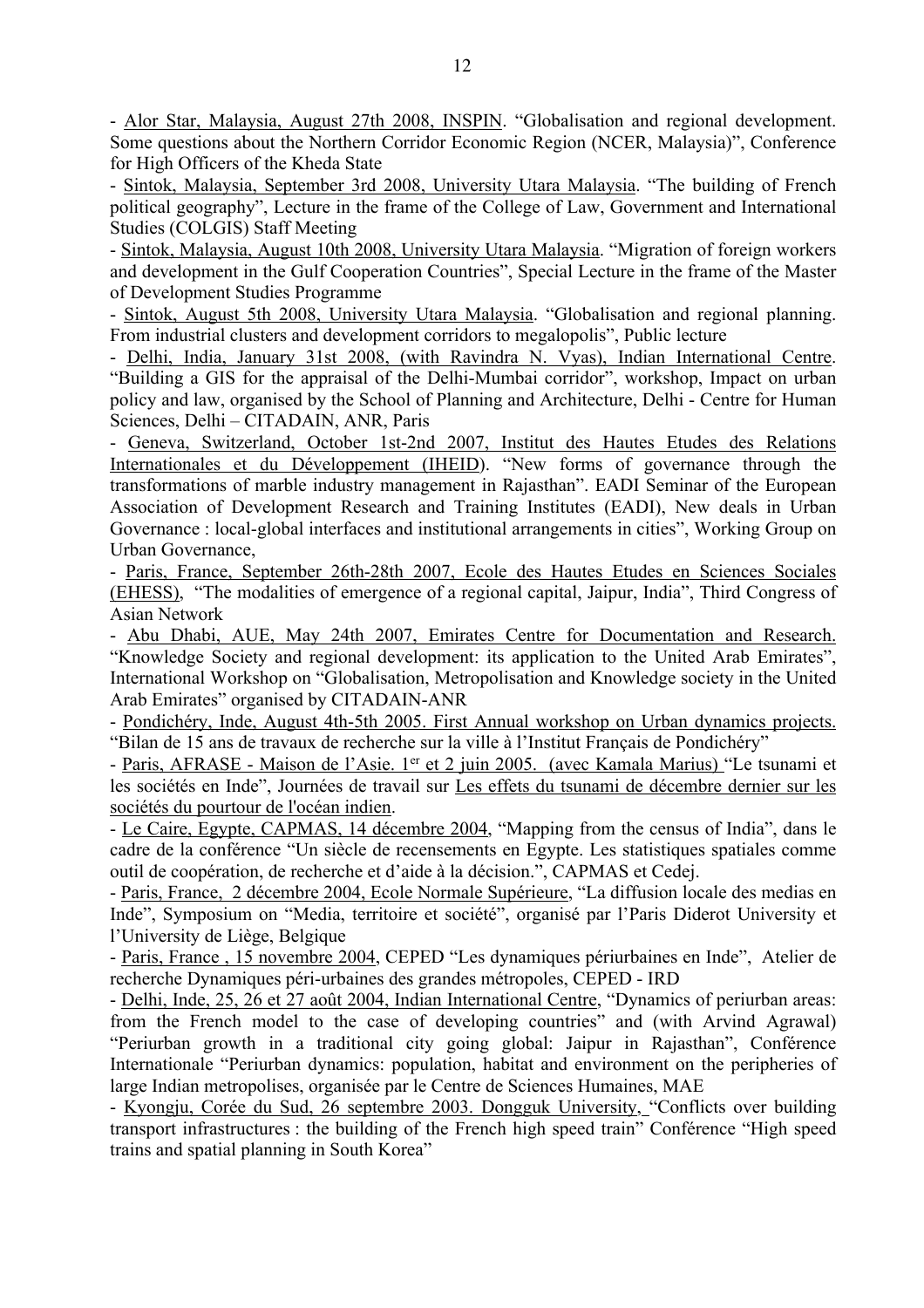- Kyoto, Japon, 17 avril 2003, Center for Southeast Asian Studies Kyoto University. Public conference on "Development and Spatial Dynamics : the case of India".

- Toulouse, France, 6 décembre 2002, University Toulouse Le Mirail, "De la transmission…", Journée d'Hommage à Bernard Kayser.

- Jaipur, Inde, 28, 29 et 30 décembre 2001, Rajasthan Institute of Development Study. "Rajasthan: the needed territory of the future Indian megalopolis". Conference of the Rajasthan Study Group "Rajasthan in the new millenium".

- Montpellier, France, May 15th 2001. International Centre for Agronomic Research and Development (C.I.R.A.D.). "Les enjeux du phénomène de périurbanisation". Training session on "Spatial Dynamics".

- Tours, France, May 22sd 2001, Center for Study of Urbanisation in the Arab World (URBAMA). "Méthodes de cartographie. L'exemple de l'atlas de l'Inde", Workshop on economic and social mapping

- Montpellier, France, June 14th 2000, U.M.R. ESPACE - University Paul Valéry. "Individus et organisations dans les dynamiques territoriales". Workshop on The Individual determinant in geography

- Montpellier, France, March 24th-25th 2000, University Paul Valéry, "Synthèse et conclusion. Réseaux d'informations et mutations spatiales". Journées d'études de l'Association des Géographes Français dans le cadre de l'Ecole Doctorale "Espace, Temps, Civilisations". Réseaux d'informations, sociétés et territoires.

- Cochin, India, February 22nd 2000, Cochin University. "Globalization, economic development and spatial integration. A theoritical approach".

- Cochin, India, February 17th 2000 Cochin University - School of Management Studies et Tilburg University. "Changes and reforms in the French high education system". International conference on the future of high education in Kerala

- Paris, France, Novembre 15th 1999. Collège de France, Journée du Centre d'Etudes de l'Inde, E.H.E.S.S.. "Développement économique et intégration spatiale en Inde". Workshop on Libéralisation de l'économie et dynamiques sociales en Inde.

- Milan, Italy, May 24th-25th-26th-27th 1999. Politecnico di Milano. "Telecommunication development, economic growth and spatial integration. The case of India in the 1990's" Annual Conference of the Committee on Communication and Telecommunication networks of the International Geographic Union. Topic of the Conference: Built space, new technologies and networks.

- Genève. Swisserland, Octobre 21st 1998. Institut Universitaire d'Etudes du Développement. "Couches moyennes et développement économique: l'exemple de l'Inde. Workshop on "Tradition and modernisation in developing economies (Africa, Asia, Latin America)" in the honour of Professor Gilbert Etienne.

- Saint-Dié, France, Octobre 1st-2nd-3rd-4th 1998. Festival International de la Géographie. Organisation and animation of a discussion on "Regards du monde sur l'Europe" (with Professor Jean-François Staszak).

- Paris, France, May 21st 1998, Centre d'Etudes de l'Inde et de l'Asie du Sud, E.H.E.S.S.. "Bases de données et cartographie. Réflexions pour une analyse du territoire indien". Groupe Villes d'Asie du Sud

- Delhi, India, April 3rd-4th 1998. Centre for the Study of Developing Societies et Centre de Sciences Humaines. "Delhi'place in India's urban structure". In the workshop Delhi games. Use and control of the urban space : power games and actors strategies.

- Rambouillet, France, Novembre 6th 1997. Bergerie Nationale. "Les couronnes périurbaines. Des périphéries au cœur des dynamiques urbaines". Workshop on Agriculture, forêt et périurbanisation.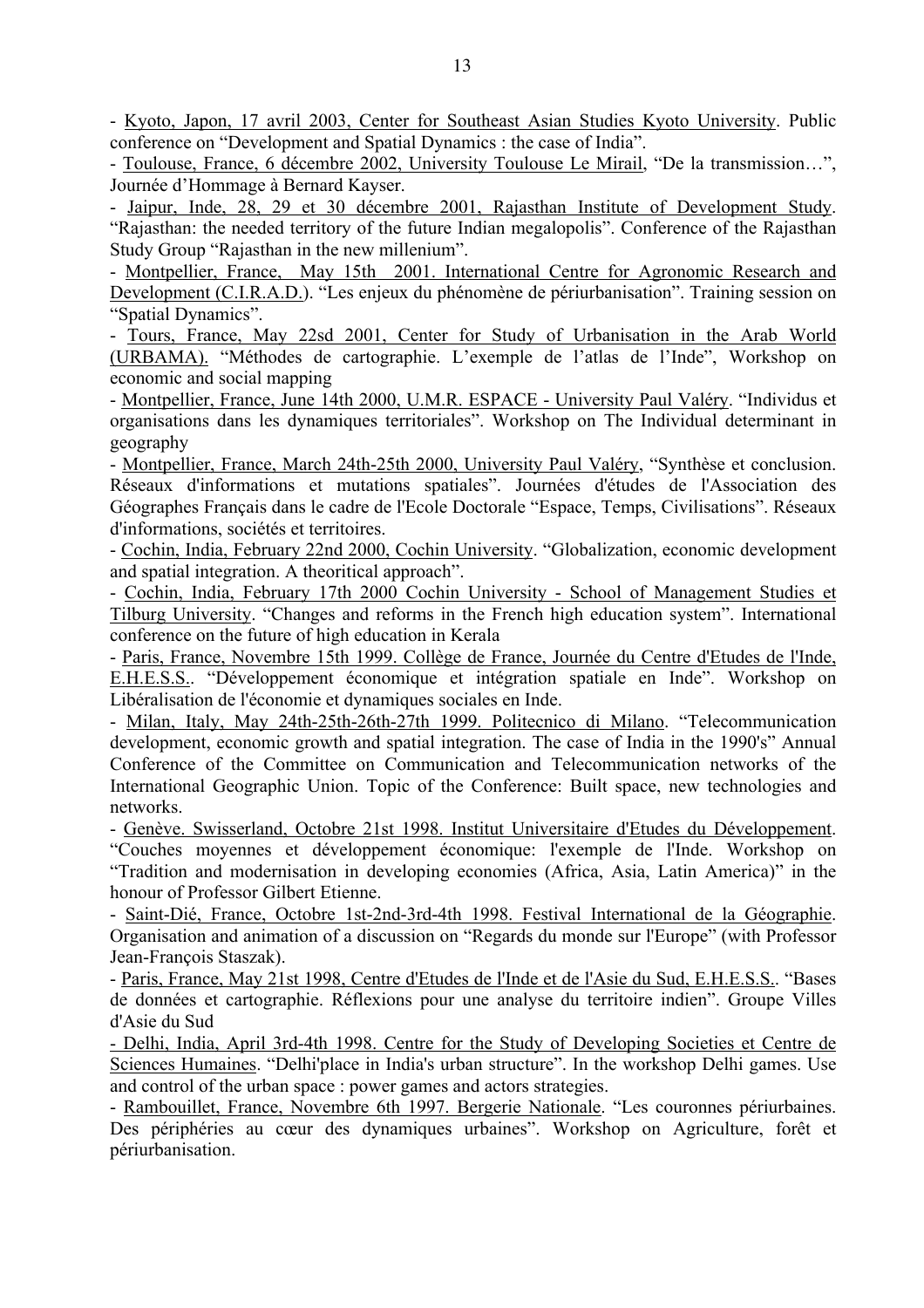- Palma de Mallorca. Spain. May 26th-27th-28th-29th 1997. Universitat de les Illes Balears. Departament de Ciències de la Terra. "The rise of the antenna boys. Development of satellite cable television in Tiruchengodu, a town in South-India". Annual Conference of the Committee on Communication and Telecommunication networks of the International Geographic Union. Topic of the Conference: Geospace and cyberspace. Continguous territories, network territories.

- Montpellier, France, Novembre 19th-20th-21st 1996. Ecole d'Architecture Languedoc-Roussillon. "Méditerranéité ou mondialisation ? Réflexions sur trois places montpelliéraines", Conference on "L'espace public dans la ville méditerranéenne",

- Saint-Dié France, October 3rd-4th-5th-6th 1996, Festival de la géographie: "L'Inde de la caste, une terre d'exclusion?" (with François Durand-Dastes, University Paris VII). Topic of the conference: Terres d'exclusions, terres d'espérances

- Avignon, May 23rd-24th 1996. University d'Avignon et des Pays du Vaucluse. "Relations société-nature et organisation territoriale dans l'Inde rurale". Coference Géopoint. Espace et nature dans la Géographie aujourd'hui.

- Norwich, UK, April 1995. University of East Anglia. "Spatial dimension of economic growth. Development of industrial clusters in the Indian middle towns". Public Lecture at the School of Development Studies

- Pondicherry, India, March 25th-26th 1994, French Institute of Pondicherry. "Industrial districts and economic integration of the Indian space". Workshop on "Flexible specialisation in India. Towards a new model of Industrialisation ?

- Salem, India, September 25th-26th 1993. "Using spatial models to teach geography. New trends among French geographers". Annual Conference of The Indian Geographical Society. Geography and education.

- Pondicherry, India August 27th-28th 1993, French Institute of Pondicherry. "Locating foot loose activities: the case of lorry transport entrepreneurship and rig business in Tiruchengodu" and "Economic development and social segmentation in Tiruchengodu". Workshop on Urban configuration and merchant networks in South India

- Berlin. Germany September 23rd-24th 1992. Humboldt Universität. "Cleaning up the Indian towns". 12th European Conference on Modern South Asian Studies.

- Udaipur. India, December 19th to 23rd, 1991. Sukadia University and University of Chicago. "Marriage networks and territories of indentity : the case of the Jain community in Rajsamand". 2nd International Conference of Rajasthan Study Group

- Pondicherry, India, August 10th, 1990. French Institute of Pondicherry. Three communications: "Processes of integration of rural areas and small towns : from the French to the Indian perspective", "The socio-economic re-definition of the urban setting", "The dynamic economic agents in Tiruchengodu today". "Workshop on Urban configurations in relation to commercial, industrial and social networks. The case of Tiruchengodu, a textile town in Salem District  $(T.N.)$ "

- Amsterdam, Netherland, July 1st to 5th 1990, University of Amsterdam. : "Problems and methods of a questionnaire-survey in a small town of North India". "11th European Conference on Modern South Asian Studies".

- Toulouse, France, June 21st-22nd 1990, 1er séminaire du Groupe de prospective sur les espaces ruraux, DATAR. "Premier aperçu des études prospectives sur le monde rural français".

- Dieppe, France, June 6th-7th 1990. ORSTOM (UR 5D)/Institute for Development Studies (I.D.S.) at the University of Sussex. The approach of entrepreneurship in small and middle towns in India". Workshop on "Fronts pionniers de la recherche scientifiques sur les sociétés du Tiers-Monde : problématiques et choix d'objets".

- Avignon, France, May 31st-June 1st 1990. University d'Avignon et des Pays du Vaucluse. "Temps et espaces dans les processus de résistance des sociétés rurales à l'intégration globale". Conference Géopoint 90 on "Histoire, temps et espace".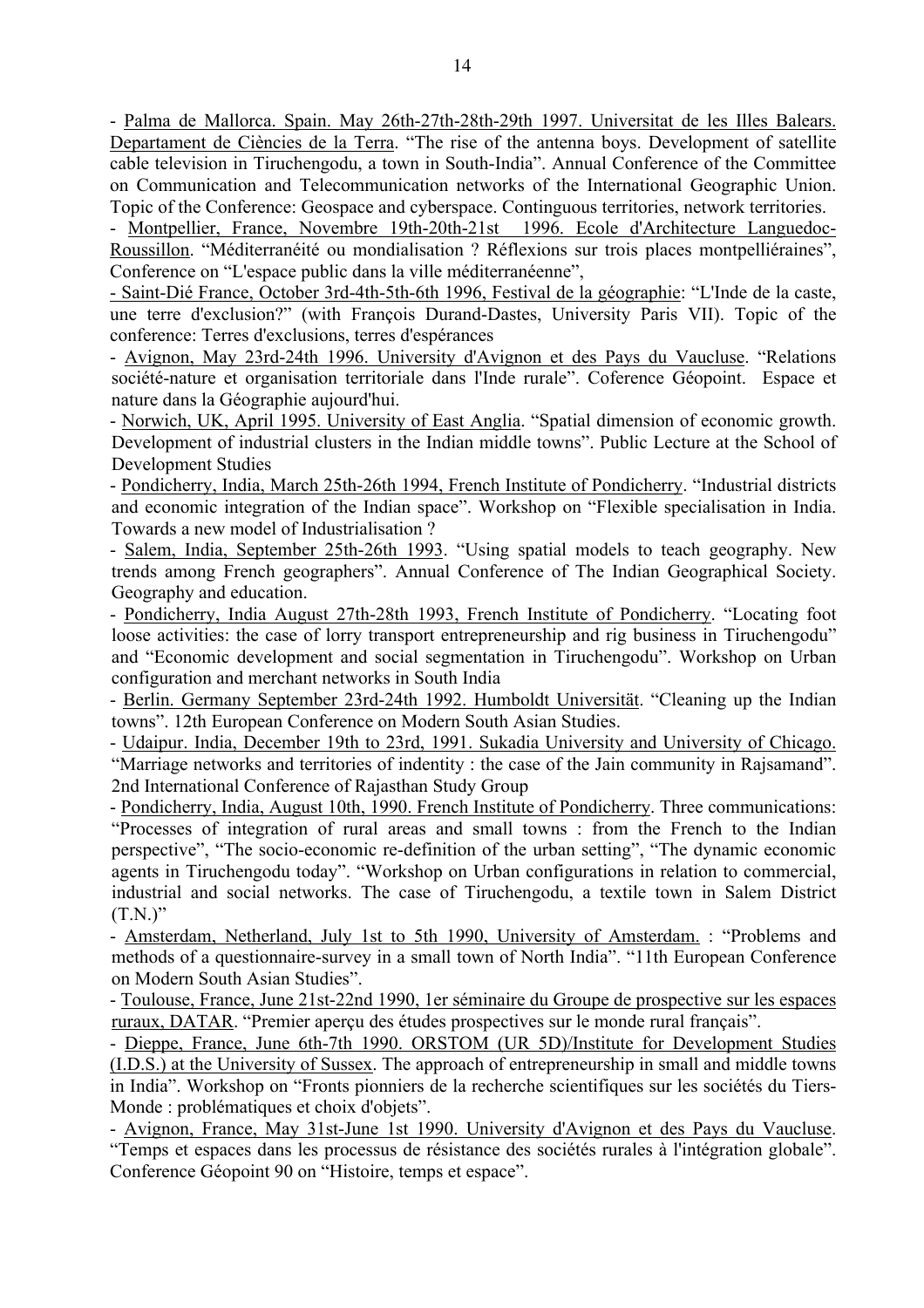- Paris. France, March 27th 1990. E.H.E.S.S. "Les réseaux urbains au Sud du Rajasthan" (with Henri Stern, C.E.I.A.S.-C.N.R.S.). Lecture in the frame of the FRAMO

- Oxford, UK, February 6th 1990, St Antony's College, Oxford University "State and society in a small town of South Rajasthan". Lecture in the frame of the Oxford South Asian Seminar. Communication (Professor Tapan Ray Chaudury)

# **PUBLICATIONS**

## **Books and Edited Volumes:**

- CADENE Ph., ROUX P.-E., YIM D. (French traduction and adaptation of the National Atlas of Korea), 2019, *Atlas national de Corée. Édition synthétique*. Institut national de l'information géographique Ministère du Territoire, de l'équipement et des transports.

- CADENE Ph., 2017, *L'émergence de l'Inde : dynamiques métropolitaines ; ouverture maritime*, Numéro spécial du BAGF

- CADENE Ph, DUMORTIER B. (Eds.), 2015, *L'Inde, une géographie* (India. A Geography) Paris, Colin

- CADENE Ph, MILBERT I., 2015, *Inde et Asie du Sud (India and South Asia)*, Paris, Ellipses

- CADENE Ph, DUMORTIER B., 2013 "أطلس أطلس بلدان الخليج" (Atlas of the Gulf Countries, Arabic Edition), Beyrouth, Librairie Orientale

- CADENE Ph, DUMORTIER B., 2013 "*Atlas of the Gulf Countries*", Amsterdam, Brill

- CADENE Ph, DUMORTIER B., 2011 "*Atlas des pays du Golfe*" (Atlas of the Gulf Countries French Edition), Paris, Presses Universitaires de la Sorbonne,

- CADENE Ph., 2008, "Atlas de l'Inde" (Atlas of India) Paris, Editions Autrement

- RODA J.M, CADENE Ph. and al., 2007, *Atlas of wooden furniture industry in Jepara, Indonesia*, Bogor, CIFOR-CIRAD

- CADENE Ph., 2007 (Ed.) "*La mondialisation. L'intégration des pays en développement*" (Globalisation. The integration of developing countries), Paris, SEDES

- CADENE Ph., 2004, "*Commentaire de cartes et de documents géographiques*" (Analysis of maps and geographical documents), Paris, Belin

- CADENE Ph., HOLMSTROM M. (Eds.), 1998, "*Decentralized production in India Industrial districts, flexible specialization and employment*", New-Delhi, Sage Publications.

- CADENE Ph, VIDAL D. (Eds.), 1997, "*Webs of trade. Entrepreneurship and merchant networks in Western India*". New-Delhi, Manohar.

- CADENE Ph., MADEUF B. (Eds.), 1989, "*L'Inde. Libéralisation et enjeux sociaux*" (India. Liberalisation and social issues), in Revue Tiers-Monde, n°119

- CADENE Ph , VIDAL D. (Eds.), 1987, "*L'Inde dans les sciences sociales*", Actes des rencontres franco-indiennes organisées le 12 juin 1987 (India and the social sciences). Bulletin de liaison n°13, Département H, ORSTOM, 79p.

## **- Contributions in Collective Books and Articles in Scientific Journals**

- CADENE Ph., 2019, "État et religions en Inde" (State and Religions in India), in COTE S. and al., Histoire, Géographie, Géopolitique, Classe de 1er, Paris Nahan

- CADENE Ph., 2018, "Asie du Sud" (South Asia), in MAREÏ N., RICHARD Yann (Eds), *Dictionnaire de la régionalisation du monde*, Paris, Atlande

- CADENE Ph., DUMORTIER B., 2017, "L'urbanisation en Afrique, du Sahel à la Méditerranée" (Urbanisation in Africa from Sahel to Mediterranean Sea), in DUMORTIER B. (dir.) *L'Afrique : du Sahel et du Sahara à la Méditerranée,* Paris, Armand Colin

- CADENE Ph., 2017, "Tourism Development in the Thar Desert, Rajasthan", in Lavie E. and Marshall A. (eds.), *Oases and Globalisation*, Springer International Publishing

- CADENE Ph., 2017, "Les liens entre dieux, société et nature en Inde (Relations between gods, society and nature in India)", Géoconfluences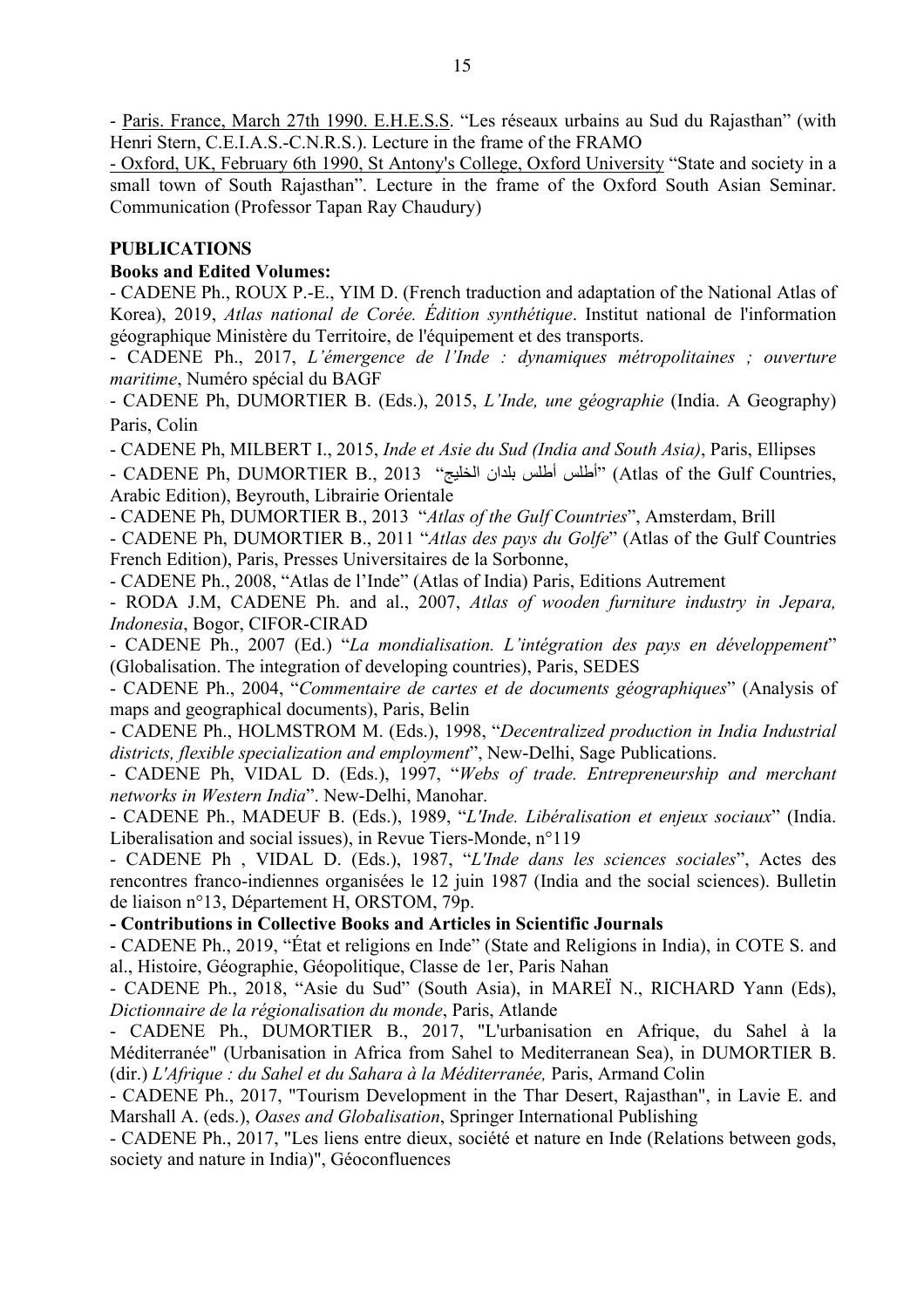- CADENE Ph., 2017, "Introduction", *L'émergence de l'Inde : dynamiques métropolitaines ; ouverture maritime (*Emerging India: metropolitan dynamics and opening onto the Ocean), Numéro spécial du BAGF

- CADENE Ph., 2017, "La construction d'une vaste région économique au nord-ouest de l'Inde : le corridor de développement Delhi-Mumbai" (the builging of a large economic region in North-West India; the Delhi-Mumbai development corridor" in CADENE Ph. (Ed.), *L'émergence de l'Inde : dynamiques métropolitaines ; ouverture maritime*, Numéro spécial du BAGF

- CADENE Ph., RODA J.-M., VYAS R. N., 2016, "Les 'Corridors de développement' entre économie globale et politique régionale : le cas de la 'Norther Corridor Economic Region' en Malaisie" (The Development Corridors: between global economy and regional policy) in ANDROUAIS A., COBBI J. (Eds.), *Ville et Environnement. Culture, Métropolisation, Pôles de compétitivité (Cities and Environment. Culture, Metropolisation, Competitiveness poles*, Paris, L'Harmattan.

- CADENE Ph., DUMORTIER B., 2016, "Bibliography sur la nouvelle question : l'Union indienne", *Historiens & Géographes*, n°432

- CADENE Ph., 2015, "Différenciation et intégration du territoire indien" (Differenciation and Integration of the Indian Territory, CADENE Ph, DUMORTIER B. (Eds.), L'Inde, une géographie, Paris, Colin

- CADENE Ph., 2015, "La construction de la puissance industrielle indienne" (The Building of an Indian Industrial Power), CADENE Ph, DUMORTIER B. (Eds.), L'Inde, une géographie, Paris, Colin

- BAUTES N. CADENE Ph., DUMORTIER B., 2015, "Le tourisme en Inde : imaginaire et réalités" (Tourism in India: Imaginary and Realities), CADENE Ph, DUMORTIER B. (Eds.), L'Inde, une géographie, Paris, Colin

- CADENE Ph., 2013, Patrimoine et développement dans les villes oasiennes de l'Emirat d'Abu Dhabi et du Rajasthan (Heritage and Development. Cities of Abu Dhabi and Thar Deserts), Actes du Colloque "Oasis dans la mondialisation : ruptures et continuités", 16-17 décembre, Paris Diderot University, https://hal-univ-diderot.archives ouvertes.fr

- CADENE Ph. 2013, "La mise en place du National Development Plan et le futur de Kuwait City", *Arabian Humanities* (Kuwait National Development Plan: Projects and Strategy) http://cy.revues.org/2622

- CADENE Ph. 2013, « Croissance urbaine, migrations et diversification sociale dans le golfe Arabique », *Economie, Population, Société* (Urban growth, migration and social diversification in the Arab Gulf)

- CADENE Ph. 2013 « Mondialisation et hiérarchie urbaine en Inde : les métropoles secondaires », in Frank Manuelle et Goldblum Charles, en collaboration avec Taillard Christian (Eds.) *Villes secondaires et métropolisation en Asie du Sud-Est*, Paris, Edition du CNRS-Alpha, Collection réseau Asie-Imasie (Globalization and urban hierarchy in India: the case of the secondary metropolis)

- CADENE Ph, 2011, (in French and in Korean) "La géographie comme science sociale à l'ère de la mondialisation" (Geography as social sciences at the time of globalisation), in Gukto (Planning and Policy), n° 351, Korea Researche Institute for Human Settlements, January

- CADENE Ph. 2010. "Chine et pays du Conseil de Coopération du Golfe : le développement de relations multiformes" (China and GCC countries: the development of multiform relationships), in "Monde Chinois"

- CADENE Ph, DUMORTIER B. 2009, "Les pays du Conseil de Coopération du Golfe : à nouvelles tendances migratoires nouvelles politiques?" (The GCC countries: new migration trends, new migration policies?), in Maghreb, Machrek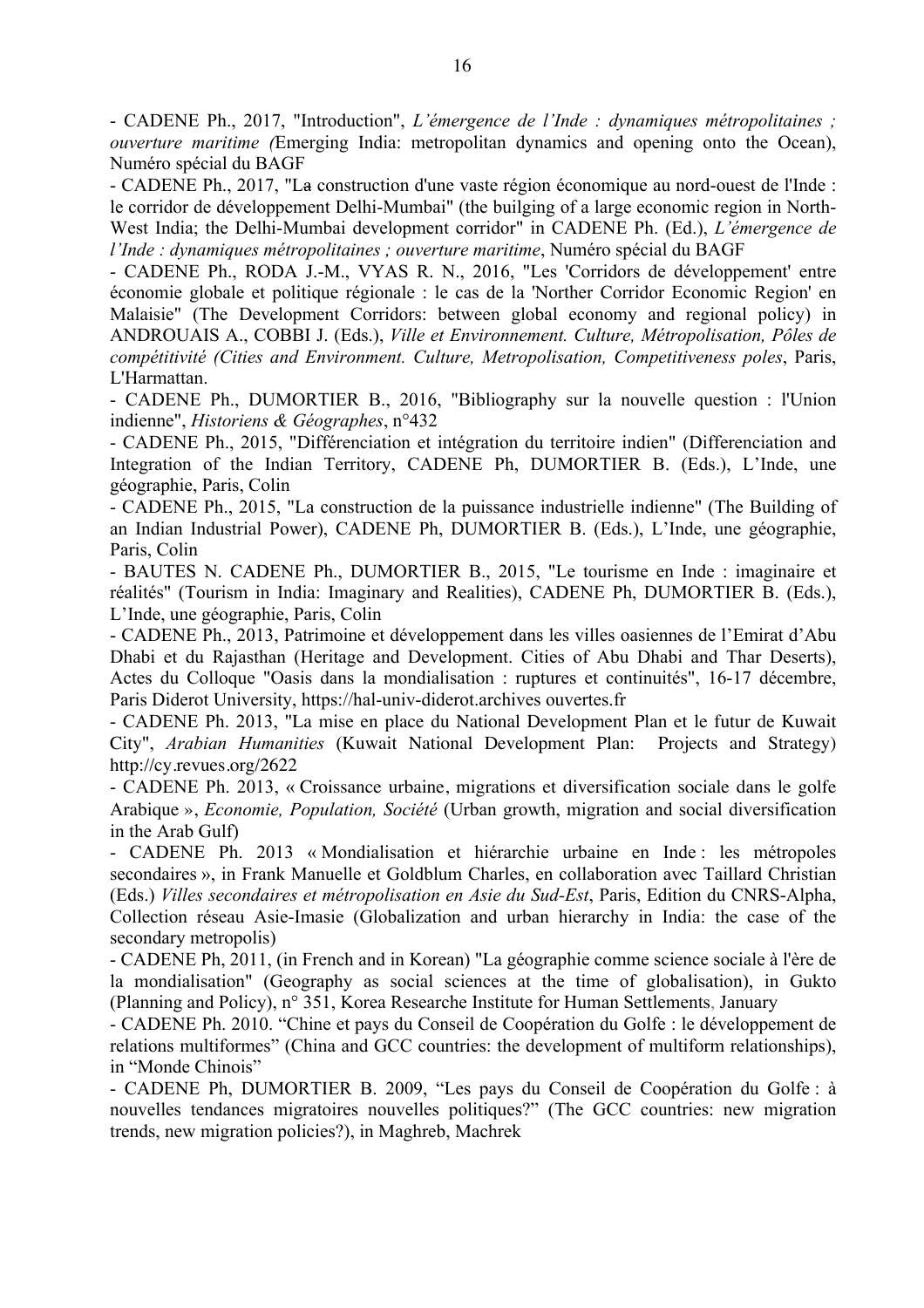- CADENE Ph, DUMORTIER B., 2008, "L'impact politique des flux migratoires dans les États du Conseil de Coopération du Golfe" (The political effect of migrations in the GCC countries), in L'espace politique, n°5 (on line)

- CADENE Ph, 2008, "Société de la connaissance et politiques de développement aux Emirats Arabes Unis" (Knowledge society and development policy in the UAE), in DUMORTIER B. (Ed.), "Mondialisation et Société de la Connaissance aux Émirats Arabes Unis", Maghreb-Machrek, n° 195

- CADENE Ph, DURAND-DASTES F., 2008, Inde (India), in Paris, Encyclopedia Universalis,

- CADENE Ph, 2008, Delhi, in Paris, Encyclopedia Universalis,

- CADENE Ph., 2007, "L'Asie du Sud dans la mondialisation" (South Asia towards globalization) in Cadène Philippe (Ed.), "Mondialisation. L'intégration des pays en développement", Paris, SEDES, Coll. DIEM,

- CADENE Ph., 2007, "Les mutations de l'industrie dans les pays en développement" (Industrial changes in developing countries), in Cadène Philippe (Dir.), Mondialisation. L'intégration des pays en développement, Paris, SEDES, Coll. DIEM

- CADENE Ph., DUMORTIER B., 2007, "Mondialisation et dynamiques de peuplement dans les pays en développement" (Globalisation and population dynamics in developing countries) in Cadène Ph. (Dir.), Mondialisation. L'intégration des pays en développement, Paris, SEDES, Coll. DIEM

- CADENE Ph, 2005, "Dynamics of periurban areas: from the French model to the case of developing countries", in Actes du séminaire "Periurban dynamics : population, habitat and environment in the peripheries of large Indian metropolises", Delhi, août 2004.

- CADENE Ph, BAUTES N. 2005 "Inde et Asie du Sud-Est : un héritage fragile, des relations hésitantes, un enjeu grandissant" (India and South East-Asia: a fragile heritage, weak relationships, growing issues), in PELLETIER Ph. (Ed.), "Nouvelles organisations régionales en Asie Orientale, modèles et identité", Paris, Les Indes Savantes

- CADENE Ph., PRADES J., 2004 "Economie sociale, technologie et territoire. Le cas de deux districts industriels en Inde" (Social economy, technology and territory. The cases of two industrial districts in India), in "Revue Terminal", n° 91

- CADENE Ph, 2003 "La dynamique spatiale des grandes entreprises en Inde" (The spatial dynamics of big enterprises in India) in Kermel D. et all. (Eds.), "Dynamiques spatiales de l'industrialisation. Chine, Inde, Thaïlande". Paris, UNESCO,

- CADENE Ph, 2003 Article "Développement" (Development) in Lévy J. et Lusseau M. (Eds.) "Dictionnaire de la géographie" (Dictionary of Geography), Paris, Belin

- CADENE Ph, 2003 Article "Habitat non-réglementé» (Non-regulating dwelling) in Lévy J. et Lusseau M. (Eds.) "Dictionnaire de la géographie" (Dictionary of Geography), Paris, Belin

- CADENE Ph, MOREL J-L., 2003, "Le développement de l'Internet en Inde" (Development of internet in India), in "Géographie et culture"

- CADENE Ph., 2002, "Governance", in EADI-GEMDEV, "Europe and the South in the 21st century", Paris, Karthala

- CADENE Ph., 2002, "Modernisation et intégration des territoires" (Modernisation and spatial integration in India), in Foucher M.(ed.) "Asies Nouvelles", Paris, Belin.

- CADENE Ph. RODA J.-M., 2002, "Les réseaux du secteur bois en Inde du Sud. Du local au global" (Networks in the wooden industry in South India. From local to global), CIRAD UPR40 Document de Travail 40393

- CADENE Ph., 2001, «Les grandes divisions du territoire indien" (Territorial divides in India), in "Saglio M.C. (ed.) "L'Inde. Population et développement". Paris, Ellipses, Collection Carrefours de Géographie.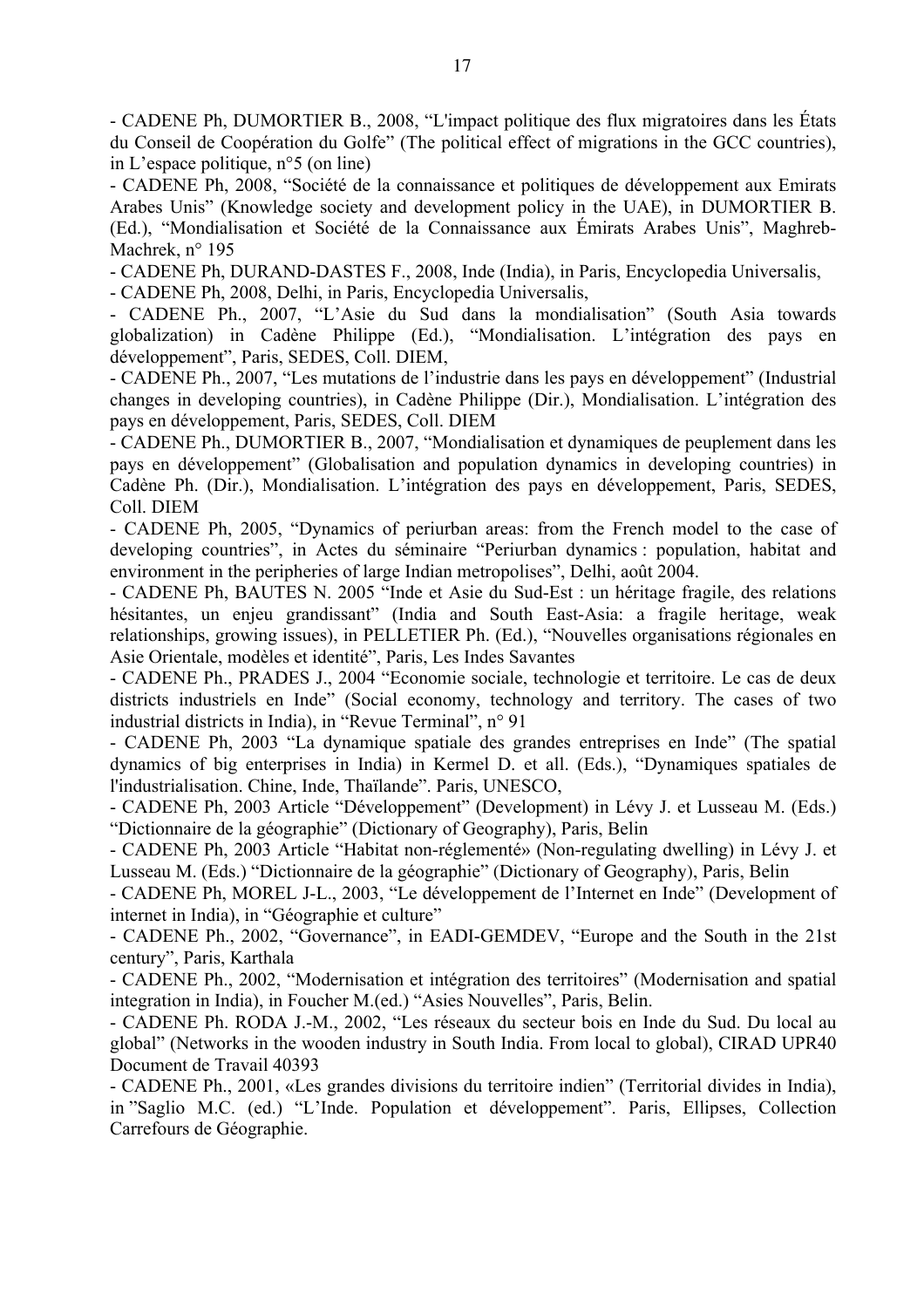- CADENE Ph, 2000, "Un recensement de la population régulier et accessible, l'exemple de l'Inde" (A population census regular and easy to access, the example of India), in L'Espace géographique, Tome 29, n°1.

- CADENE Ph., 2000 "Delhi's place in India's urban structure", in Dupond V. E. Tarlo et D. Vidal (Eds.) "Delhi games. Use and control of the urban space". Delhi, Manohar.

- CADENE Ph., 2000. "Le développement du tourisme au Rajasthan. Usage ou abandon d'un patrimoine fragmenté" (The development of tourism in Rajasthan. Use or neglect of a fragmented heritage), in Montaut A. (Ed.) "Le Rajasthan. Ses dieux, ses héros, son people". Hommage au Dr. N. Joshi. Paris, Edition Langues'O.

- CADENE Ph., MEIHAC L. 2000, "Le programme d'écotourisme du Caroux-Espinouse : quels enjeux pour un développement local ? (Ecotourisme programme in the Caroux-Espinouse: which issues for the local development)" in AMOURI R. et BACHIMON Ph. (Eds.) Tourisme et développement local. Paris, L'Harmattan,.

- CADENE Ph., 2000, "Les grandes villes des pays faiblement développés" (Large cities in developing countries), "Mégalopoles et territoires métropolisés" (Megalopolis and metropolitan spaces), "Des agglomérations au cœur du système mondial" (Cities at the heart of the global system), "La pauvreté du plus grand nombre et les difficultés de la gestion urbaine" (Mass poverty and failure in urban management), in BAILLY A. et al. Les très grandes villes dans le monde. (The larger cities of the world), Paris, CNED, SEDES

- CADENE Ph., 1998. "Industrial districts and integration of Indian space" in CADENE Ph. et HOLMSROM M. (Eds.) "Decentralized production in India. Industrial districts, flexible specialization and employment". New-Delhi, Sage Publications.

- CADENE Ph., 1998. "Conclusion: a new model for Indian industry ?" in CADENE Ph. et HOLMSROM M (Eds.) Decentralized production in India. Industrial districts, flexible specialization and employment. New-Delhi, Sage Publications.

- CADENE Ph , 1998. "Activités et organisation régionale en Inde" (Economic activities and regional organisation in India). Mappemonde. n°51.

- CADENE Ph., MARIUS-GNANOU K., 1998. "Développement rural et changements sociaux en Inde : l'émergence des couches moyennes villageoises" Mélanges en l'honneur de Gilbert Etienne, Tradition et modernisation des économies rurales: Asie-Amérique latine-Afrique. Paris, P.U.F..

- CADENE Ph, 1997. " L'émergence de jeunes entrepreneurs. Les opérateurs de programmes télévisés diffusés par satellite à Tiruchengodu, petite ville du Tamil Nadu, Inde (The rise of young entrepreneurs. The satellite television programmes operators in Tiruchengodu, a small town in Tamil Nadu, India), in NETCOM, vol. XI, pp. 343-367.

- CADENE Ph., CHEVALIER D., 1997 "Méditerranéité ou mondialisation ? Réflexions sur trois places montpelliéraines" (Mediterraneism or globalisation? Thinking on three public squares in Montpellier), in L'espace public dans la ville méditerranéenne (Public space in Mediterranean cities) Montpellier, Edition de l'Espérou.

- CADENE Ph, DURAND-DASTES F., 1997. "L'Inde de la caste, une terre d'exclusion ?" (Casteist India, a land of exclusion?) in BAILLY A. (Ed.) Terres d'exclusions, terres d'espérances. Actes du Festival de Géographie de Saint-Dié 1996. Paris, Economica.

- CADENE Ph, VIDAL D., 1997. "Kinship, credit and territory : dynamics of business community in Western India" in CADENE Ph., VIDAL D. (Eds.) Webs of trade. Entrepreneurship and merchant networks in Western India. Delhi, Manohar.

- CADENE Ph, 1997. "The part played by merchant castes in the contemporary Indian economy: the case of the Jains in a small town of Rajasthan" in CADENE Ph., VIDAL D. (Eds.) Webs of trade. Entrepreneurship and merchant networks in Western India. Delhi, Manohar.

- CADENE Ph, COULIBALY M, 1996. "Entre dynamisme et isolement. La vie des cadres en milieu rural" (Between dynamism and insulation. Life of executives in the French rural areas)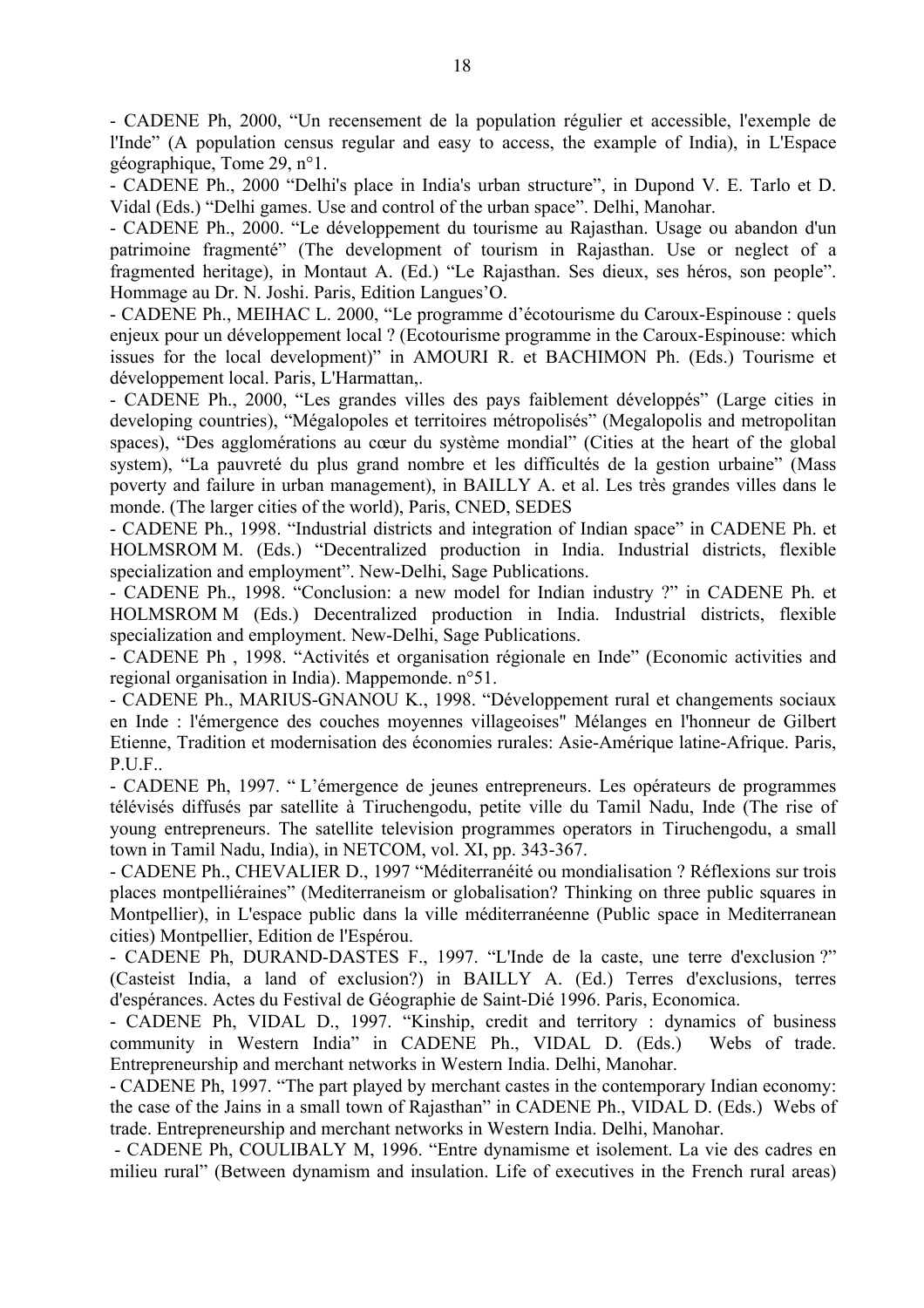Toulouse, Geodoc. Extrait d'un rapport pour le groupe prospective n°9 Espaces ruraux, G.E.A.R.-D.A.T.A.R.,

- CADENE Ph, 1996. "Relations société-nature et organisation territoriale dans l'Inde rurale" (Society and nature relationships and spatial organisation in rural India), in.Géopoint : Espace et nature dans la Géographie aujourd'hui, Avignon.

- CADENE Ph, 1995. "Le rôle des castes marchandes dans l'économie indienne aujourd'hui. Le cas des Jains dans une petite ville du Rajasthan" (The role of merchant castes in the India economy of the present time), in Pierre Clément et all. (Eds.) Les Cahiers de la Recherche Architecturale, Numéro 35,36, "Cités d'Asie".

- CADENE Ph, 1995. "Croissance industrielle et déséquilibres d'aménagement du territoire" (Industrial growth and spatial planning imbalance), in DURAND-DASTES F. (Ed.) Géographie Universelle, Mondes Indiens , Paris-Montpellier, Belin-Reclus.- CADENE Ph , 1995. "Le réseau des villes", in DURAND-DASTES F. (Ed.) Géographie Universelle, Mondes Indiens , Paris-Montpellier, Belin-Reclus.

- CADENE Ph, 1993- "Réseaux économiques et territoires de l'identité : les migrations de travail et les relations de mariage d'une communauté marchande dans une petite ville indienne" (Economic networks and identity spaces: labour migrations and marriage relations of a merchant community in an Indian small town", in "Cahiers de l'ORSTOM", Vol.29, n°2-3,.

- CADENE Ph, 1992, "Les espaces périurbains en attente de solidarité" (French periurban space waiting for solidarity), Economie et Humanisme, n°323, octobre-décembre

- CADENE Ph, 1992- "La mise au propre des villes indiennes . De la dégradation à la différenciation" (Cleaning the Indian towns. From deterioration to differentiation), in "Annales de la Recherche Urbaine, n° 53,.

- CADENE Ph, 1992 "L'avenir des espaces ruraux" (The future of the French rural space), Compte rendu des réunions de travail du Groupe de Prospective sur les Espaces ruraux, D.A.T.A.R.

- CADENE Ph, REINICHE M.L.,1991 - "The dynamic economic agents in Tiruchengodu today", in "Urban configuration and merchant networks in South India", Pondy Paper in Social Sciences, Pondicherry.

- CADENE Ph, 1991. "The socio-economic re-definition of the urban setting", in "Urban configuration and merchant networks in South India", Pondy Paper in Social Sciences, Pondicherry.- CADENE Ph,1991, "Processes of integration of rural areas and small towns : from the French to the Indian perspective", in "Urban configuration and merchant networks in South India", Pondy Paper in Social Sciences, Pondicherry.

- CADENE Ph, 1991, "Le périurbain, un espace rural!" (Periurban space as a rural space!), in "Classeur Prospective et Territoires", D.A.T.A.R.

- CADENE Ph, 1991, "Temps et espaces dans les processus de résistance des sociétés rurales à l'intégration globale" (Time and space in the rural societies resistance process to global integration) in Actes du Géopoint 90 "Histoire, Temps et Espace". Avignon, 31 mai et 1er juin 1990,

- CADENE Ph , 1991, "Development in a backward area as a result of general development : a case study of the marble industry in a Tehsil of South Rajasthan", in ROTHERMUND D.; SAHA S. (Eds.) "Regional disparities in India; Rural and industrial dimensions", Delhi, Manohar Publications,.

- CADENE Ph, 1990, "Etat et société dans une petite ville indienne : Rajsamand au Sud du Rajasthan" (State and society in an Indian small town: Rajsamand in South Rajasthan), in J. Pouchepadass ; H. Stern (Eds.) "De la royauté à l'Etat dans le monde indien", Collection Purusartha, Ed. E.H.E.S.S., Volume 13,.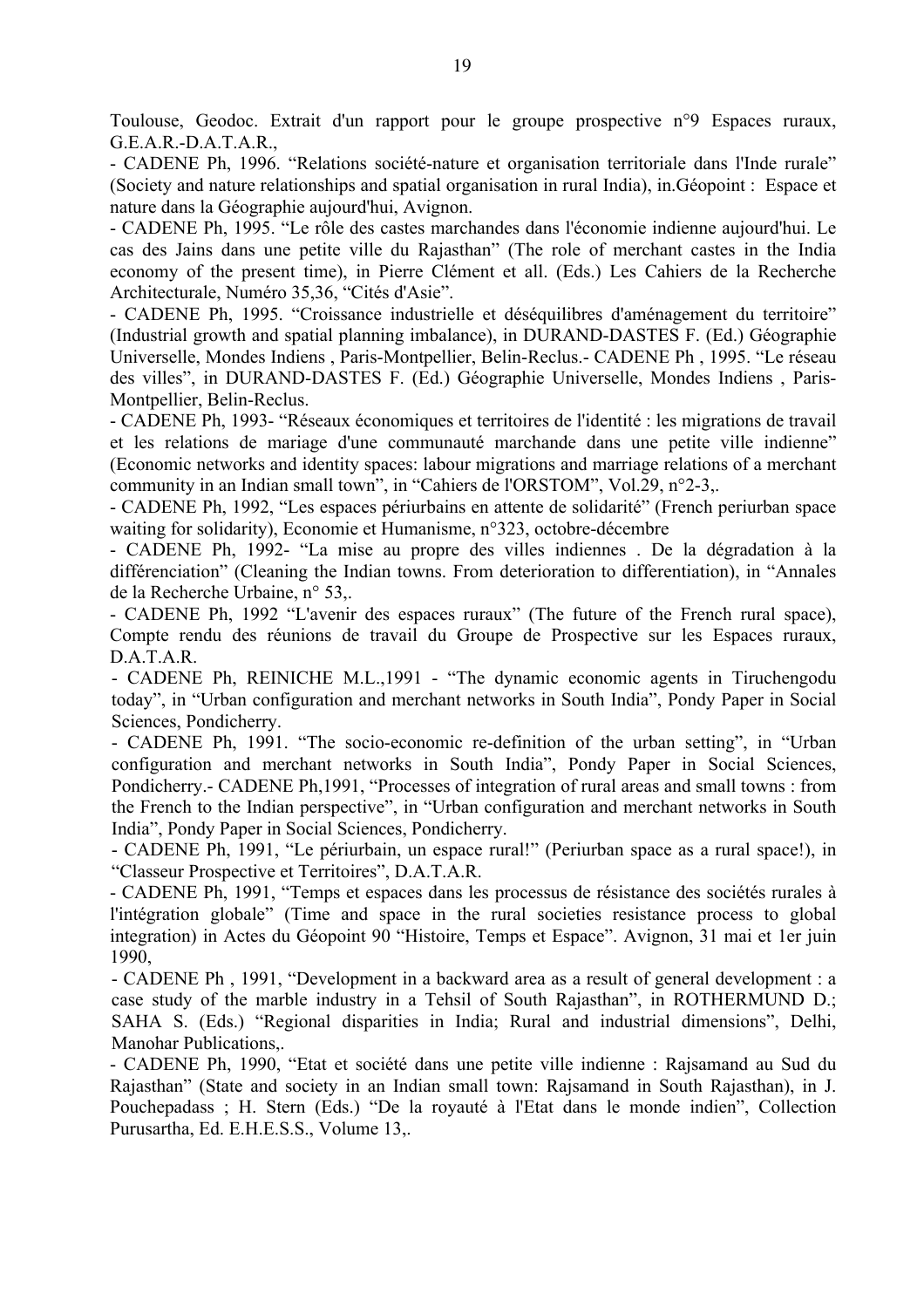- CADENE Ph, 1990, "L'usage des espaces périurbains en France. Une géographie régionale des conflits sociaux" (The use of periurban space in France. A regional geography of social conflicts), in "Etudes rurales", n°118-119.

- CADENE Ph, JAGGA L., SILBERSTEIN B., VIDAL D., 1989, "Entrepreneurs des villes petites et moyennes en Inde. Présentation d'un projet de recherche" (Entrepreneurs in the Indian small and medium towns . Introduction to a research project), ASP C.N.R.S.-ORTOM, Document de travail n°1.

- CADENE Ph , 1989, "Le développement de la petite industrie : le cas du marbre au Sud-Rajasthan" (Development of small scale industry: the case of marble in South-Rajasthan), in CADENE Ph., MADEUF B. (Eds.), L'Inde. Libéralisation et enjeux sociaux ", Revue Tiers-Monde, n°119, pp.673-694.

- CADENE Ph, 1988, "Question de données, questions de méthode. Réflexion sur la collecte des données dans le cas d'une petite ville de l'Inde de nord" (Questions on date, questions on methods. Some ideas from an experience of data collection in a North Indian small town), Groupe Indra (Groupe de travail sur les villes indiennes), Rapport d'activité 1987-1988, Maison des Sciences de l'Homme, Paris, pp.54-57.

- CADENE Ph, VIDAL D. 1987, "Introduction", in CADENE Ph , VIDAL D. (Eds.),"L'Inde dans les sciences sociales", Actes des rencontres franco-indiennes, organisées le 12 juin 1987. Bulletin de liaison n°13, Département H, ORSTOM, 79p..

- CADENE Ph, 1987, "Acteurs locaux et politiques d'aménagement des espaces périurbains" (Local actors and planning policies in the French periurban areas), Actes des Rencontres de l'Agriculture et de la Ville, Grenoble, A.D.A.Y.G..

- CADENE Ph, 1981. "Collectivités rurales et résistances à l'intégration : la construction de l'autoroute des Deux Mers au nord de Toulouse" (Local communities and resistance to integration; the building of the motorway of the Deux mers in the North to Toulouse), R.G.P.S.O, tome 53, fascicule 1.

- CADENE Ph, 1980. Deux cartes hors texte en couleur accompagnées d'une notice explicative : "La part de la culture du tabac dans le Sud-Ouest de la France" et "L'évolution du nombre des planteurs de tabac dans le Sud-Ouest de la France", R.G.P.S.O., tome 51, fascicule 4.

- CADENE Ph, 1980. "Les producteurs de tabac dans les campagnes du Sud-Ouest de la France" (Tobacco producers in rural areas of South-West France), in the, R.G.P.S.O., tome 51, fascicule 4.

## **Reports and Documents**

**-** CADENE Ph., RODA J.M., 2004, " Jepara. A wooden furniture industry district", Jakarta, CIFOR-CIRAD

- CADENE Ph., 1998. "Les couronnes périurbaines : des périphéries au cœur des dynamiques urbaines" (The periurban fringes: peripheries at the core of urban dynamics). Agriculture, forêt et périurbanisation. Rambouillet, Ministère de l'Agriculture, Bergerie Nationale, Département Périurbain.

- CADENE Ph., DARSA G., 1996. "Pour une ville durable. Une approche des systèmes urbains durables" (Towards sustainable cities. An approach of sustainable urban systems), Rapport for the le French Ministry of Environment. School of Architecture, Montpellier, France

- CADENE Ph, 1992- "Les processus d'intégration du territoire indien" (The integration process of the Indian territory), Rapport d'activité de l'Institut Français de Pondichéry,

- CADENE Ph, 1985, "Conflits sociaux et rivalités paysannes pour l'espace périurbain. Une analyse du changement autour de dix grandes agglomérations françaises", (Social conflicts and paysans rivalries for the periurban space. An analysis of changes around ten large French agglomerations), Thèse de Doctorat d'Etat, 2 tomes, 885 p., Annexe cartographique de 90p., 65 cartes et illustrations dans le texte.